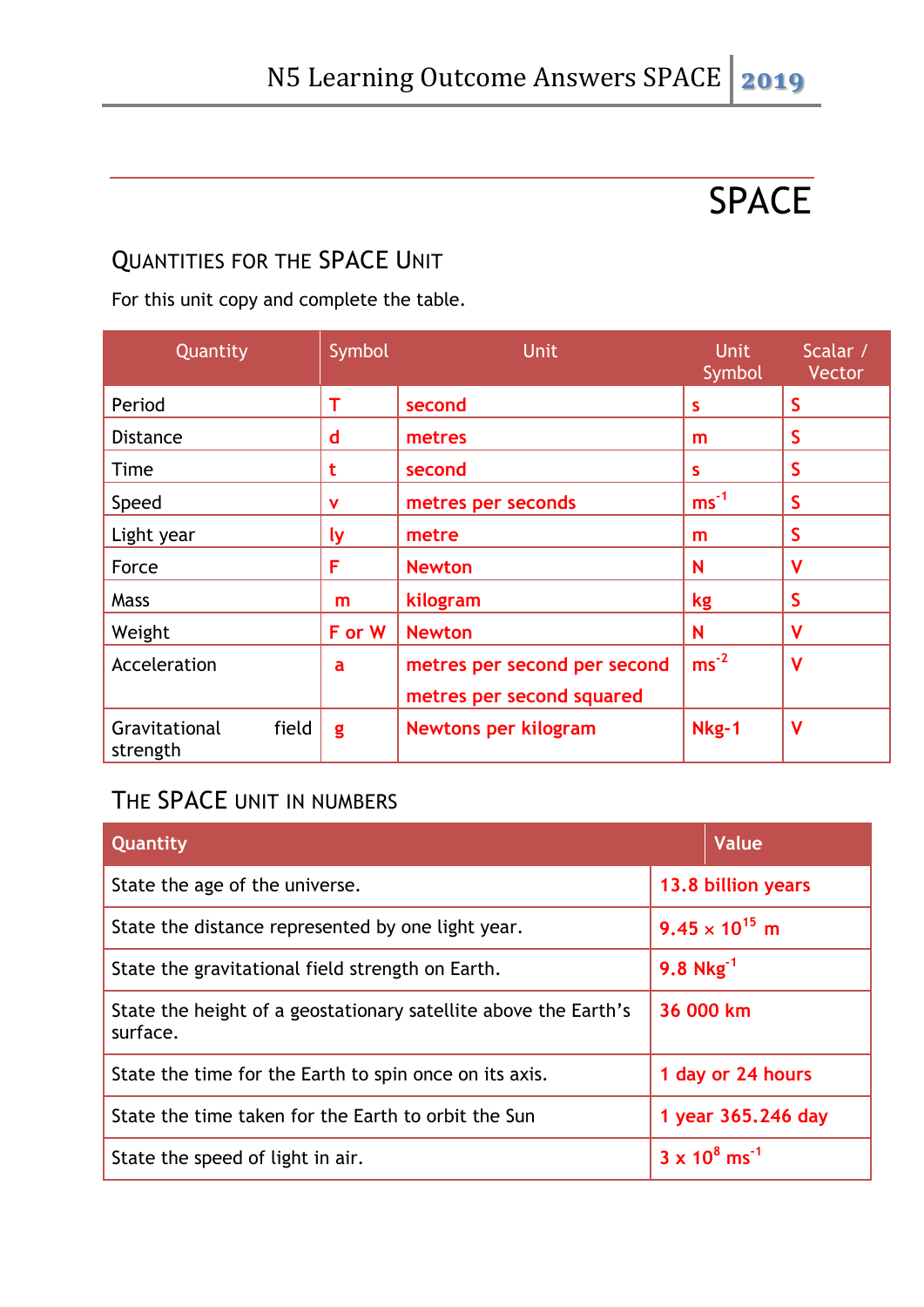| Quantity                                                                                  | Value                            |
|-------------------------------------------------------------------------------------------|----------------------------------|
| State the speed of light across the vacuum of space.                                      | $3 \times 10^8$ ms <sup>-1</sup> |
| State the initial acceleration of an object when dropped close<br>to the Earth's surface. | $9.8 \text{ ms}^{-2}$            |
| State the wavelength of red light                                                         | $\approx 700$ nm                 |
| State the wavelength of violet light.                                                     | $\approx$ 400 nm                 |

| No.   | Content                                                                                                                                                                                                                                                                                                                                                                                                                                                                                                                                                                                                                                                                                                                                                                                                                                                                                        |
|-------|------------------------------------------------------------------------------------------------------------------------------------------------------------------------------------------------------------------------------------------------------------------------------------------------------------------------------------------------------------------------------------------------------------------------------------------------------------------------------------------------------------------------------------------------------------------------------------------------------------------------------------------------------------------------------------------------------------------------------------------------------------------------------------------------------------------------------------------------------------------------------------------------|
|       | <b>Space Exploration</b>                                                                                                                                                                                                                                                                                                                                                                                                                                                                                                                                                                                                                                                                                                                                                                                                                                                                       |
| 7.1   | I have a basic understanding of the Universe<br>https://map.gsfc.nasa.gov/universe/uni_life.html                                                                                                                                                                                                                                                                                                                                                                                                                                                                                                                                                                                                                                                                                                                                                                                               |
| 7.1.1 | Write a paragraph explaining our current understanding of the Universe.<br>Reference correctly any source used- DO NOT COPY, practice referencing and<br>using sources for your assignment.                                                                                                                                                                                                                                                                                                                                                                                                                                                                                                                                                                                                                                                                                                    |
| 7.1.1 | Our current understanding of the origin of the Universe is based on the Big Bang<br>theory. The Universe is approximately 13.8 billion (13.8 $\times$ 10 <sup>9</sup> ) years old and<br>consists of approximately 100 billion galaxies, each containing approximately 100<br>- 1000 million stars! Before the Universe began, the entire Universe was<br>contained in a singularity. The Big Bang singularity was a point of zero volume,<br>but very high mass, which makes the density infinite. This singularity contained<br>all of the matter and energy in the Universe. At the singularity, all the laws of<br>physics broke down: then it "exploded". Time, space and all of the matter and<br>energy we know today began with the Big Bang. In a fraction of a second, the<br>Universe grew this singularity to bigger than a galaxy. And it kept on growing at a<br>fantastic rate. |
| 7.2   | I can use the following terms correctly and in context: planet, dwarf planet,<br>moon, Sun, asteroid, solar system, star, exoplanet, galaxy, and universe.                                                                                                                                                                                                                                                                                                                                                                                                                                                                                                                                                                                                                                                                                                                                     |
| 7.2.1 | List the following in order of decreasing size:<br>planet, dwarf planet, moon, sun, asteroid, solar system, star, exoplanet,                                                                                                                                                                                                                                                                                                                                                                                                                                                                                                                                                                                                                                                                                                                                                                   |
|       | galaxy, universe.<br>Universe $\rightarrow$ Galaxy $\rightarrow$ Solar System $\rightarrow$ star/sun $\rightarrow$ exoplanet $\rightarrow$ planet $\rightarrow$ dwarf<br>planet $\rightarrow$ moon $\rightarrow$ asteroid (NB some exoplanets are obviously the same size<br>as a planet, but currently we can only detect large planets outside our solar                                                                                                                                                                                                                                                                                                                                                                                                                                                                                                                                     |
|       | system. Some moons are also as big as some planets)                                                                                                                                                                                                                                                                                                                                                                                                                                                                                                                                                                                                                                                                                                                                                                                                                                            |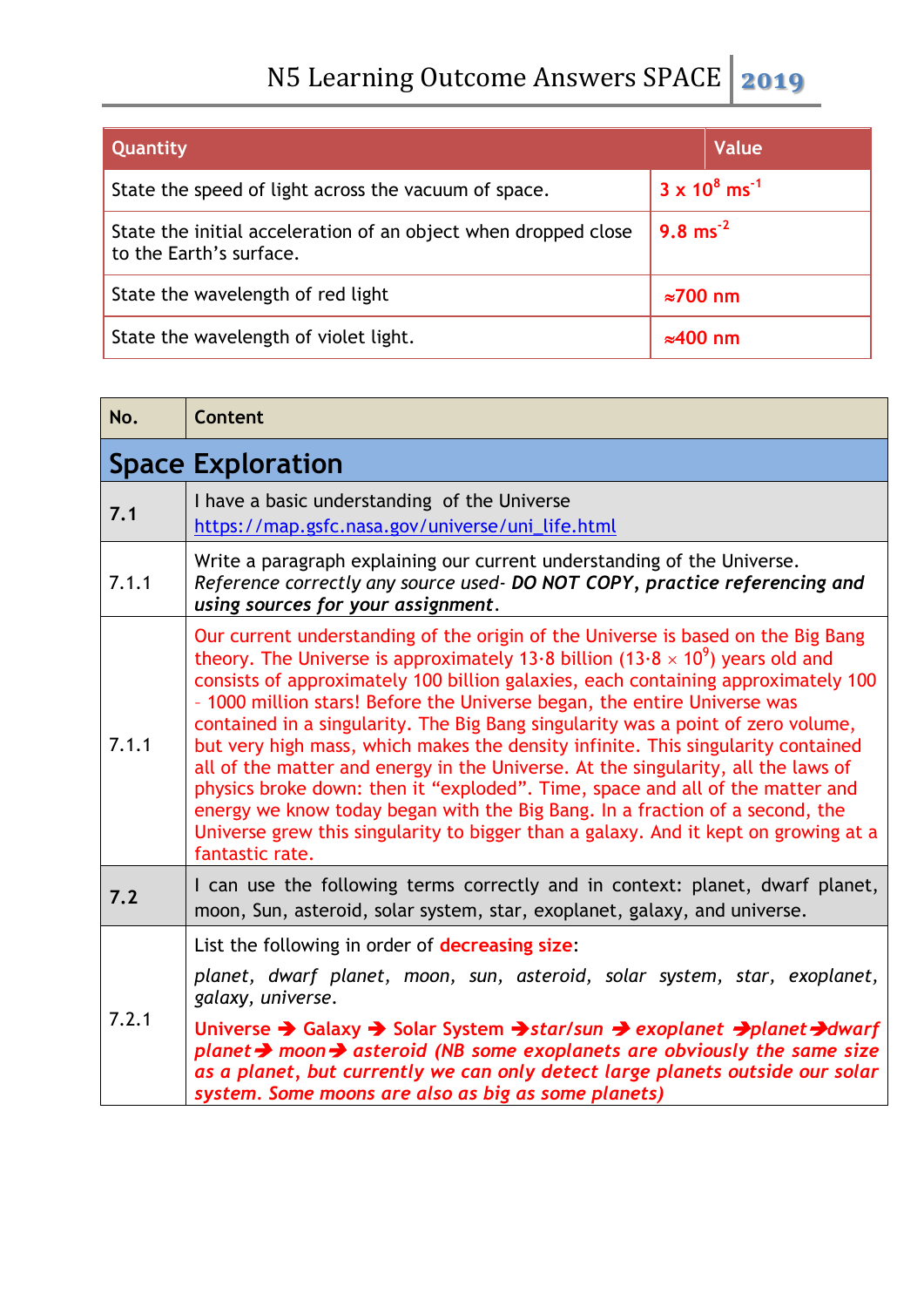| No.   | Content                                                                                                                               |                                                                                                                                                          |  |  |
|-------|---------------------------------------------------------------------------------------------------------------------------------------|----------------------------------------------------------------------------------------------------------------------------------------------------------|--|--|
|       | galaxy, universe.                                                                                                                     | Define each of the following terms:<br>planet, dwarf planet, moon, sun, asteroid, solar system, star, exoplanet,                                         |  |  |
|       | <b>Term</b>                                                                                                                           | <b>Definition</b>                                                                                                                                        |  |  |
|       | <b>Universe</b>                                                                                                                       | The Universe consists of the sum total of everything, including mai<br>galaxies separated by empty space.                                                |  |  |
|       | galaxy                                                                                                                                | A galaxy is a large cluster of stars (e.g. the Milky Way).                                                                                               |  |  |
|       | star                                                                                                                                  | A star is a large ball of matter that is undergoing nuclear fusion ar<br>emitting light and other forms of electromagnetic radiation. The sun<br>a star. |  |  |
| 7.2.2 | sun                                                                                                                                   | A solar system consists of one or more central stars orbited by planet                                                                                   |  |  |
|       | planet                                                                                                                                | A planet is a large ball of matter that orbits a star (e.g. Earth<br>Jupiter). Planets do not emit light themselves.                                     |  |  |
|       | exoplanet                                                                                                                             | An exoplanet is a planet existing around another star, outside of o<br>solar system                                                                      |  |  |
|       | dwarf planet                                                                                                                          | A dwarf planet is an object that orbits a star but is not large enough<br>roughly spherical enough to be classed as a small planet.                      |  |  |
|       | moon                                                                                                                                  | A moon is a natural satellite of a planet. A moon is a lump of matt<br>that orbits a planet e.g. Deimos and Phoebus orbit Mars, so are moo<br>of Mars    |  |  |
|       | asteroid                                                                                                                              | An asteroid is an orbiting object which is even smaller than a dwa<br>planet.                                                                            |  |  |
| 7.3   | I am aware of the benefits of satellites.                                                                                             |                                                                                                                                                          |  |  |
| 7.3.1 |                                                                                                                                       | Give some uses of satellites placed in orbit above the Earth.                                                                                            |  |  |
|       | Weather forecasting, checking natural disasters, checking for hurricanes,<br>spying, GPS location services, communication (TV, phone) |                                                                                                                                                          |  |  |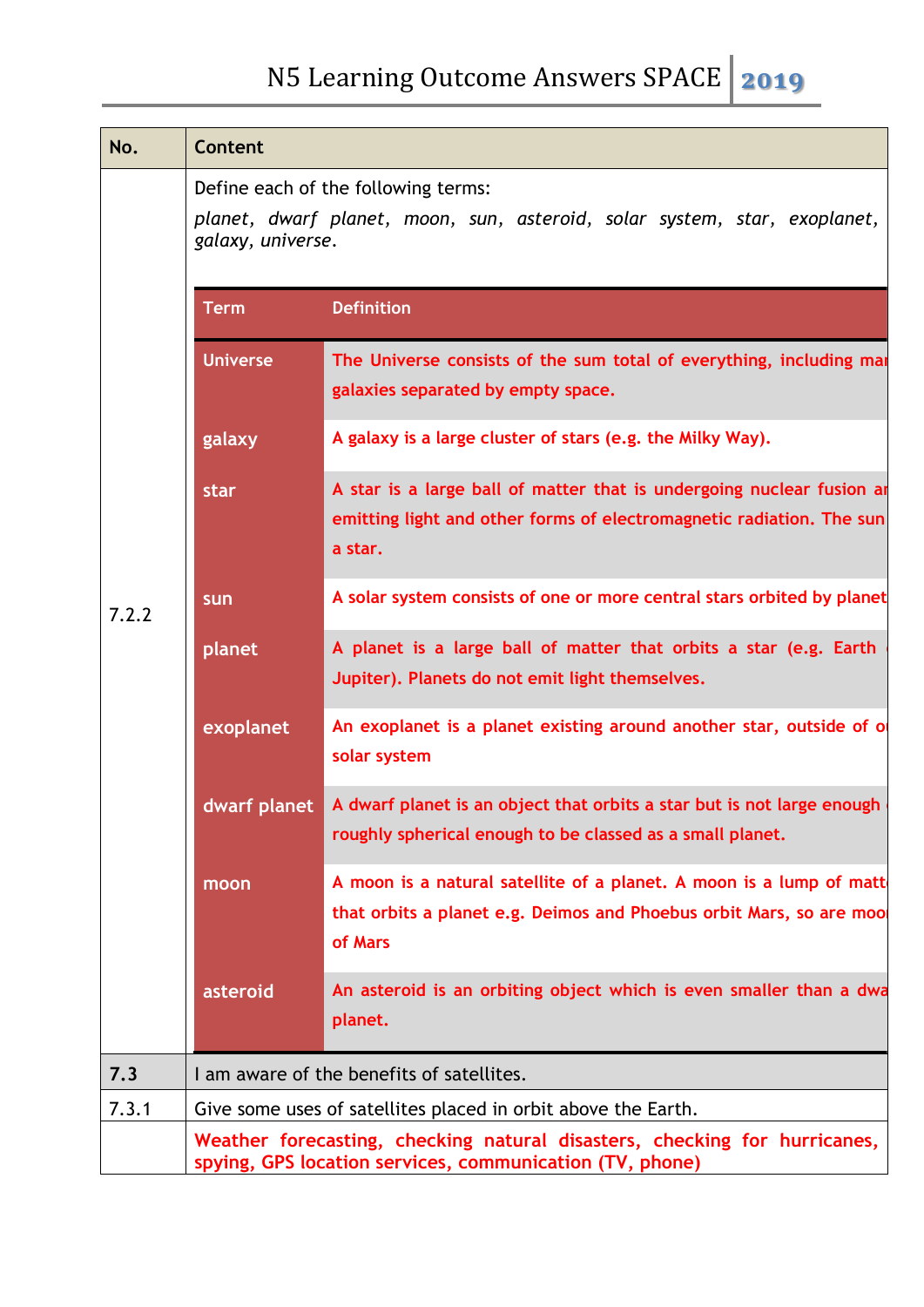| No.            | <b>Content</b>                                                                                                                                                                                                                                                                                                                                                                                                                                                                                                                                                                                                                                                                                                                                                                |                                                                                                                                       |                                                                                                                                                                                                                                         |  |
|----------------|-------------------------------------------------------------------------------------------------------------------------------------------------------------------------------------------------------------------------------------------------------------------------------------------------------------------------------------------------------------------------------------------------------------------------------------------------------------------------------------------------------------------------------------------------------------------------------------------------------------------------------------------------------------------------------------------------------------------------------------------------------------------------------|---------------------------------------------------------------------------------------------------------------------------------------|-----------------------------------------------------------------------------------------------------------------------------------------------------------------------------------------------------------------------------------------|--|
| 7.3.2<br>7.3.3 | Explain how the force of gravity keeps a satellite in orbit.<br>The force of gravity pulls all satellites towards the Earth. As the satellite has a<br>horizontal velocity in addition to the vertical velocity it remains in orbit because<br>as the satellite falls the Earth curves away so the satellite remains in orbit and<br>doesn't land. If the horizontal velocity is reduced too much the satellite would<br>plummet to Earth.<br>Two examples of satellites placed in space are the ISS and the Hubble Telescope.<br>For each of these satellites:<br>a) State the purpose for it being placed in orbit.<br>b) Describe when the satellite was placed in orbit<br>How has our understanding of our Universe altered due to research from<br>C)<br>the satellite? |                                                                                                                                       |                                                                                                                                                                                                                                         |  |
|                | <b>Description</b>                                                                                                                                                                                                                                                                                                                                                                                                                                                                                                                                                                                                                                                                                                                                                            | <b>ISS</b>                                                                                                                            | <b>Hubble</b>                                                                                                                                                                                                                           |  |
|                | a) purpose                                                                                                                                                                                                                                                                                                                                                                                                                                                                                                                                                                                                                                                                                                                                                                    | satellite in low Earth<br><b>Orbit</b>                                                                                                | A habitable artificial To take high resolution<br>images in the UV, near<br>IR, visible                                                                                                                                                 |  |
|                | b) Date                                                                                                                                                                                                                                                                                                                                                                                                                                                                                                                                                                                                                                                                                                                                                                       | to<br>Launched 1998<br>2011. First residents<br><b>Nov 2000</b>                                                                       | April 25 <sup>th</sup> 1990<br>entered service May<br>20 <sup>th</sup> 1990                                                                                                                                                             |  |
|                | c) understanding                                                                                                                                                                                                                                                                                                                                                                                                                                                                                                                                                                                                                                                                                                                                                              | <b>Microgravity</b><br>and<br>space environment.<br>Lab, observatory and<br>factory in LEO. Loads<br>of new understanding             | Understanding of the<br>rate of expansion of the<br><b>Universe, Massive</b><br>improvements in<br>astrophysics Age of the<br>Universe, checking for<br><b>Black Holes, imaging</b><br>Jupiter's collision with<br>comet Shoemaker Levy |  |
| 7.4            |                                                                                                                                                                                                                                                                                                                                                                                                                                                                                                                                                                                                                                                                                                                                                                               | I know the period and orbital height of a geostationary satellite.                                                                    |                                                                                                                                                                                                                                         |  |
| 7.4.1          | Define the term geostationary or geosynchronous orbit.<br>A geostationary orbit is one where the satellite stays above the same point on<br>the Earth's surface as it orbits, i.e. it has a period of 24 hours.                                                                                                                                                                                                                                                                                                                                                                                                                                                                                                                                                               |                                                                                                                                       |                                                                                                                                                                                                                                         |  |
| 7.4.2          | State the height, above the Earth's surface of a satellite placed in geostationary<br>orbit.<br>36 000 km above the Earth's surface. This is 36 000 000 m!                                                                                                                                                                                                                                                                                                                                                                                                                                                                                                                                                                                                                    |                                                                                                                                       |                                                                                                                                                                                                                                         |  |
| 7.4.3          |                                                                                                                                                                                                                                                                                                                                                                                                                                                                                                                                                                                                                                                                                                                                                                               | State the time taken for a geostationary satellite to orbit the Earth<br>A geostationary satellite takes 24 hours to orbit the Earth. |                                                                                                                                                                                                                                         |  |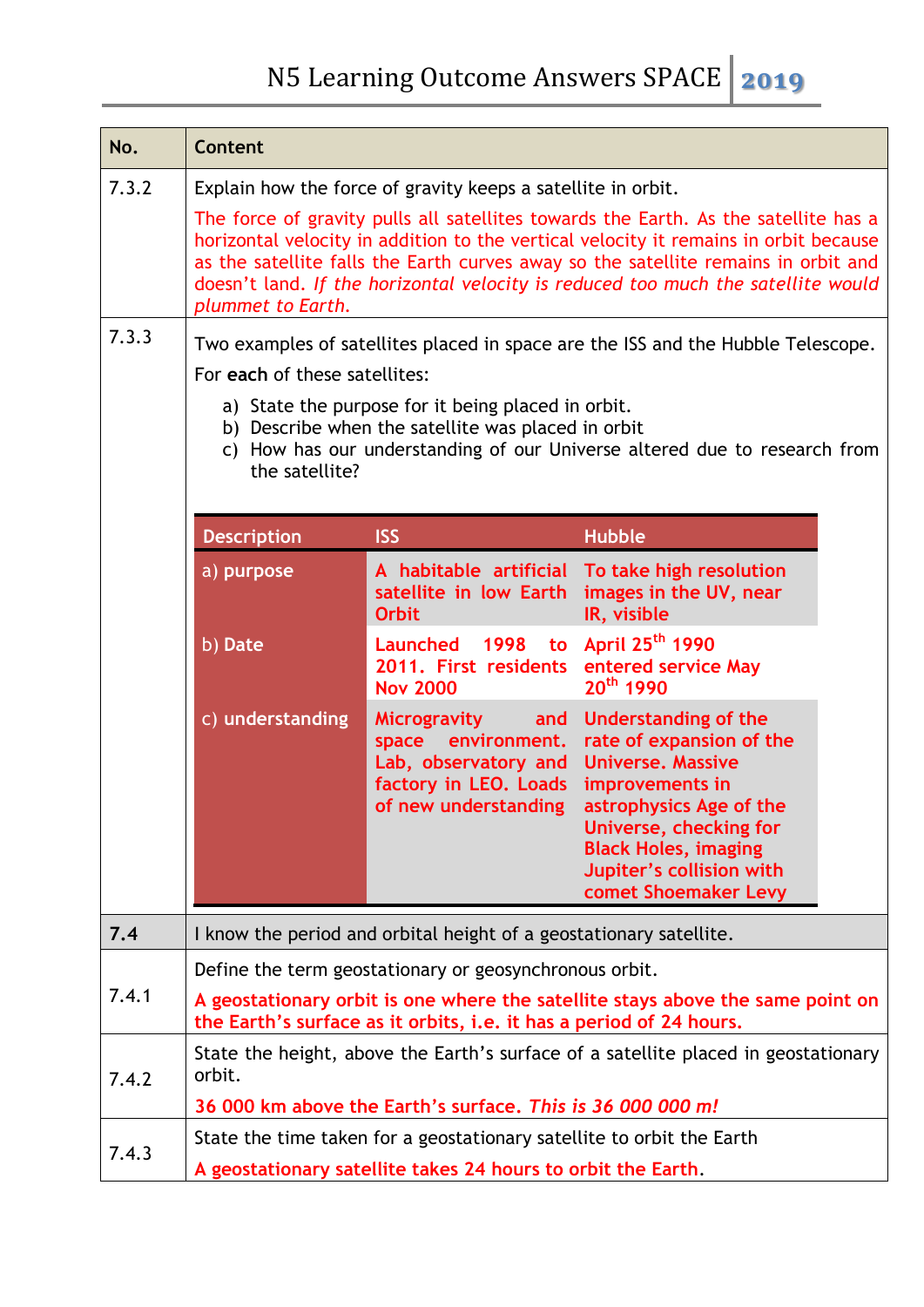| No.   | Content                                                                                                                                                                                                                                                                                                                                                                                                                                                                                                                                                                                                                                                                                                                                                                                                                                                                                                                                                                                                                                                                                                                                                                                                                                                                                                                                                                                                                                                                                                                                                                                     |
|-------|---------------------------------------------------------------------------------------------------------------------------------------------------------------------------------------------------------------------------------------------------------------------------------------------------------------------------------------------------------------------------------------------------------------------------------------------------------------------------------------------------------------------------------------------------------------------------------------------------------------------------------------------------------------------------------------------------------------------------------------------------------------------------------------------------------------------------------------------------------------------------------------------------------------------------------------------------------------------------------------------------------------------------------------------------------------------------------------------------------------------------------------------------------------------------------------------------------------------------------------------------------------------------------------------------------------------------------------------------------------------------------------------------------------------------------------------------------------------------------------------------------------------------------------------------------------------------------------------|
| 7.4.4 | State the period of a geostationary satellite.<br>It has a period of 24 hours                                                                                                                                                                                                                                                                                                                                                                                                                                                                                                                                                                                                                                                                                                                                                                                                                                                                                                                                                                                                                                                                                                                                                                                                                                                                                                                                                                                                                                                                                                               |
| 7.4.5 | State above which part of the Earth's surface geostationary satellites are placed.<br>These satellites are placed above the equator.                                                                                                                                                                                                                                                                                                                                                                                                                                                                                                                                                                                                                                                                                                                                                                                                                                                                                                                                                                                                                                                                                                                                                                                                                                                                                                                                                                                                                                                        |
| 7.5   | I know that the period of a satellite changes with altitude.                                                                                                                                                                                                                                                                                                                                                                                                                                                                                                                                                                                                                                                                                                                                                                                                                                                                                                                                                                                                                                                                                                                                                                                                                                                                                                                                                                                                                                                                                                                                |
| 7.5.1 | Explain the term period of a satellite.                                                                                                                                                                                                                                                                                                                                                                                                                                                                                                                                                                                                                                                                                                                                                                                                                                                                                                                                                                                                                                                                                                                                                                                                                                                                                                                                                                                                                                                                                                                                                     |
|       | The period of a satellite is the time taken for the satellite to orbit the planet.                                                                                                                                                                                                                                                                                                                                                                                                                                                                                                                                                                                                                                                                                                                                                                                                                                                                                                                                                                                                                                                                                                                                                                                                                                                                                                                                                                                                                                                                                                          |
| 7.5.2 | Explain how the period of a satellite changes with the height above the Earth's<br>surface.                                                                                                                                                                                                                                                                                                                                                                                                                                                                                                                                                                                                                                                                                                                                                                                                                                                                                                                                                                                                                                                                                                                                                                                                                                                                                                                                                                                                                                                                                                 |
|       | As height increases the period of the satellite increases                                                                                                                                                                                                                                                                                                                                                                                                                                                                                                                                                                                                                                                                                                                                                                                                                                                                                                                                                                                                                                                                                                                                                                                                                                                                                                                                                                                                                                                                                                                                   |
| 7.5.3 | Does the height of the satellite above any planet affect the period?                                                                                                                                                                                                                                                                                                                                                                                                                                                                                                                                                                                                                                                                                                                                                                                                                                                                                                                                                                                                                                                                                                                                                                                                                                                                                                                                                                                                                                                                                                                        |
|       | Yes, as height increases the period of the satellite increases                                                                                                                                                                                                                                                                                                                                                                                                                                                                                                                                                                                                                                                                                                                                                                                                                                                                                                                                                                                                                                                                                                                                                                                                                                                                                                                                                                                                                                                                                                                              |
| 7.6   | I am aware of the challenges of space travel.                                                                                                                                                                                                                                                                                                                                                                                                                                                                                                                                                                                                                                                                                                                                                                                                                                                                                                                                                                                                                                                                                                                                                                                                                                                                                                                                                                                                                                                                                                                                               |
| 7.6.1 | Describe some of the challenges on space travel,<br>Manoeuvring in zero friction environment OR Fuel load on take-off OR<br>Potential exposure to radiation OR Pressure differential OR Re-entry through<br>an atmosphere<br>including the following<br>a) take off<br>The spacecraft contains huge quantities of highly flammable chemicals<br>which explode on ignition. If this becomes uncontrolled it could burn the<br>astronauts and spacecraft, this has happened to many a non human rocket<br>flight. The rockets also have large acceleration which can put strain of<br>human bodies, not designed for such large accelerations.<br>b) during flight<br>In emergencies there is no help from base, so everything will need to<br>carried on board and astronauts trained for all medical emergencies.<br>Manoeuvring in zero friction is difficult as small changes in direction will<br>not be opposed by friction. (Read Michael Collin's book "Catching the<br>Fire" for an excellent description of dealing with being in freefall). There<br>is a huge pressure differential between the inside and outside of the<br>spacecraft and space suits. Any hole in either will cause a loss of pressure<br>and a painful death of the crew. The atmosphere above the Earth's<br>surface protects us from high levels of radiation from outer space. The<br>further up in the atmosphere you are the less protection from radiation is<br>achieved. Above the atmosphere the risk increases greatly. This radiation<br>can cause major health problems, and could lead to death. |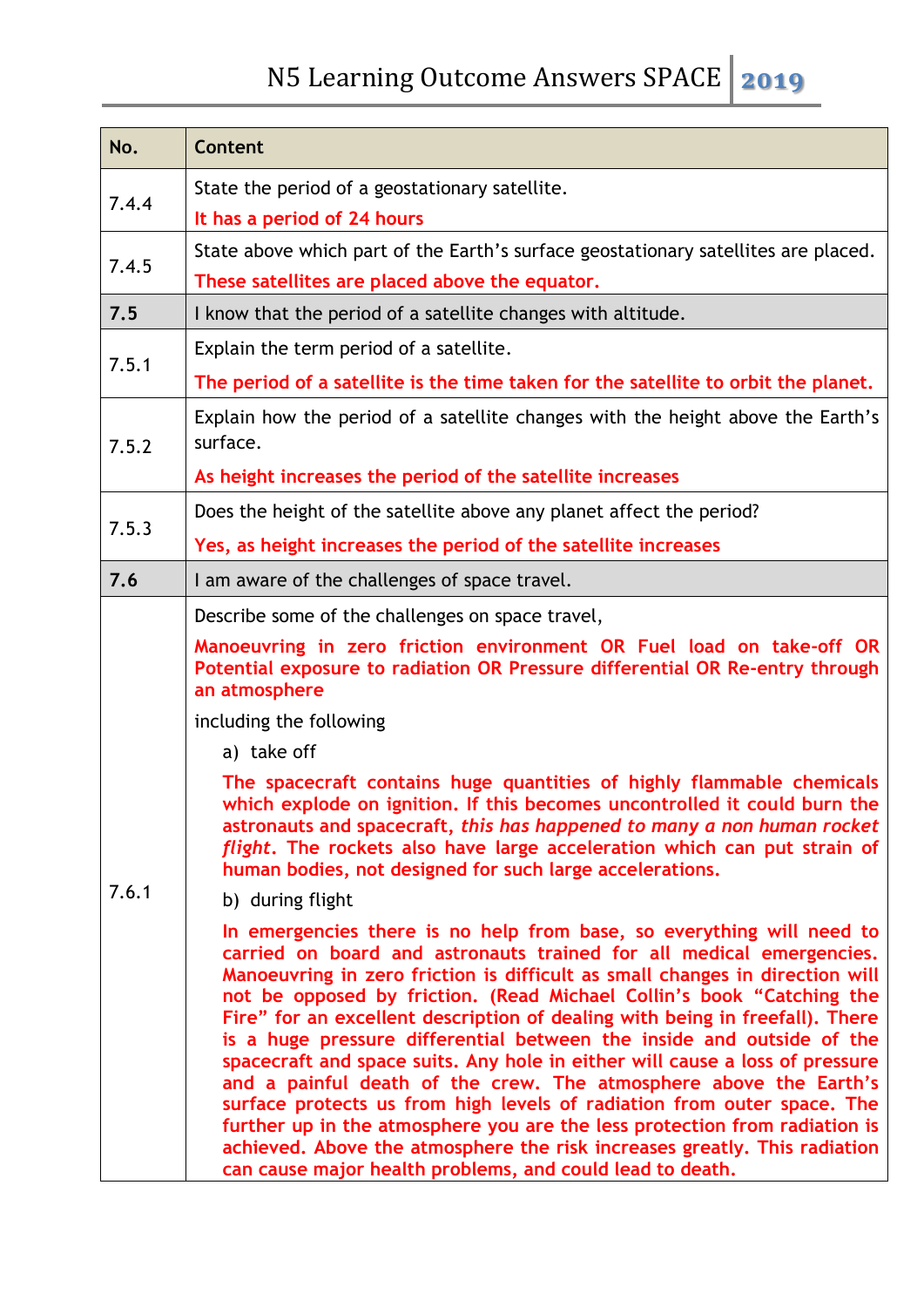| No.   | Content                                                                                                                                                                                                                                                                                                                                                                                                                                                                                                                         |  |  |  |
|-------|---------------------------------------------------------------------------------------------------------------------------------------------------------------------------------------------------------------------------------------------------------------------------------------------------------------------------------------------------------------------------------------------------------------------------------------------------------------------------------------------------------------------------------|--|--|--|
|       | c) being in "zero gravity"<br>Bones can absorb calcium and so bones can become fragile as they don't have<br>the forces on them. Swallowing and other human activities are more difficult<br>and dangerous. Manoeuvring in "zero gravity" is difficult due to Newton's 3 <sup>rd</sup><br>Law of Motion, any small movement causes a reaction force, which causes the<br>astronaut to overcompensate.                                                                                                                           |  |  |  |
|       | d) during re-entry                                                                                                                                                                                                                                                                                                                                                                                                                                                                                                              |  |  |  |
|       | If the re-entry angle on arriving at the atmosphere is too shallow the<br>spacecraft could bounce off the atmosphere; if it is too large the spacecraft<br>could burn up during re-entry. During re-entry the spacecraft has to be<br>slowed, converting kinetic energy to heat energy by friction. If the spacecraft<br>shell is exposed it can cause burn up. (this happened to the STS Columbia in<br>2003, with the loss of 7 crew, and nearly happened to Atlantis that lost a<br>couple of black tiles during the flight) |  |  |  |
|       | make sure you answer in terms of PHYSICS                                                                                                                                                                                                                                                                                                                                                                                                                                                                                        |  |  |  |
|       | A meteorite has a mass of 1.45 kg and enters the Earth's atmosphere with a<br>speed of 10 km/s.                                                                                                                                                                                                                                                                                                                                                                                                                                 |  |  |  |
|       | (i)<br>Calculate the initial kinetic energy of the meteorite                                                                                                                                                                                                                                                                                                                                                                                                                                                                    |  |  |  |
|       | $E_k = \frac{1}{2}mv^2$                                                                                                                                                                                                                                                                                                                                                                                                                                                                                                         |  |  |  |
|       | $E_k = \frac{1}{2} \times 1.45 \times (10 \times 10^3)^2$                                                                                                                                                                                                                                                                                                                                                                                                                                                                       |  |  |  |
|       | $E_k = 7.2 \times 10^7 J$                                                                                                                                                                                                                                                                                                                                                                                                                                                                                                       |  |  |  |
| 7.6.2 | A few seconds later its velocity is only 200m/s. State what causes it to<br>(i)<br>slow down.<br>The velocity decreases as the force of friction opposes motion. The<br>force converts the kinetic energy into heat energy.                                                                                                                                                                                                                                                                                                     |  |  |  |
|       | (iii)<br>Determine the new kinetic energy of the meteorite                                                                                                                                                                                                                                                                                                                                                                                                                                                                      |  |  |  |
|       | $E_k = \frac{1}{2}mv^2$                                                                                                                                                                                                                                                                                                                                                                                                                                                                                                         |  |  |  |
|       | $E_k = \frac{1}{2} \times 1.45 \times (200)^2$                                                                                                                                                                                                                                                                                                                                                                                                                                                                                  |  |  |  |
|       | $E_k = 2.9 \times 10^4 J$                                                                                                                                                                                                                                                                                                                                                                                                                                                                                                       |  |  |  |
|       | The meteorite heats up from $-220^{\circ}$ C to 3550 $^{\circ}$ C in the process. If it has<br>(iv)<br>a specific heat capacity of 800J/kg°C, Calculate the heat energy<br>produced.<br>$\Delta T = T_2 - T_1$<br>$\Delta T = 3550 - -220$                                                                                                                                                                                                                                                                                      |  |  |  |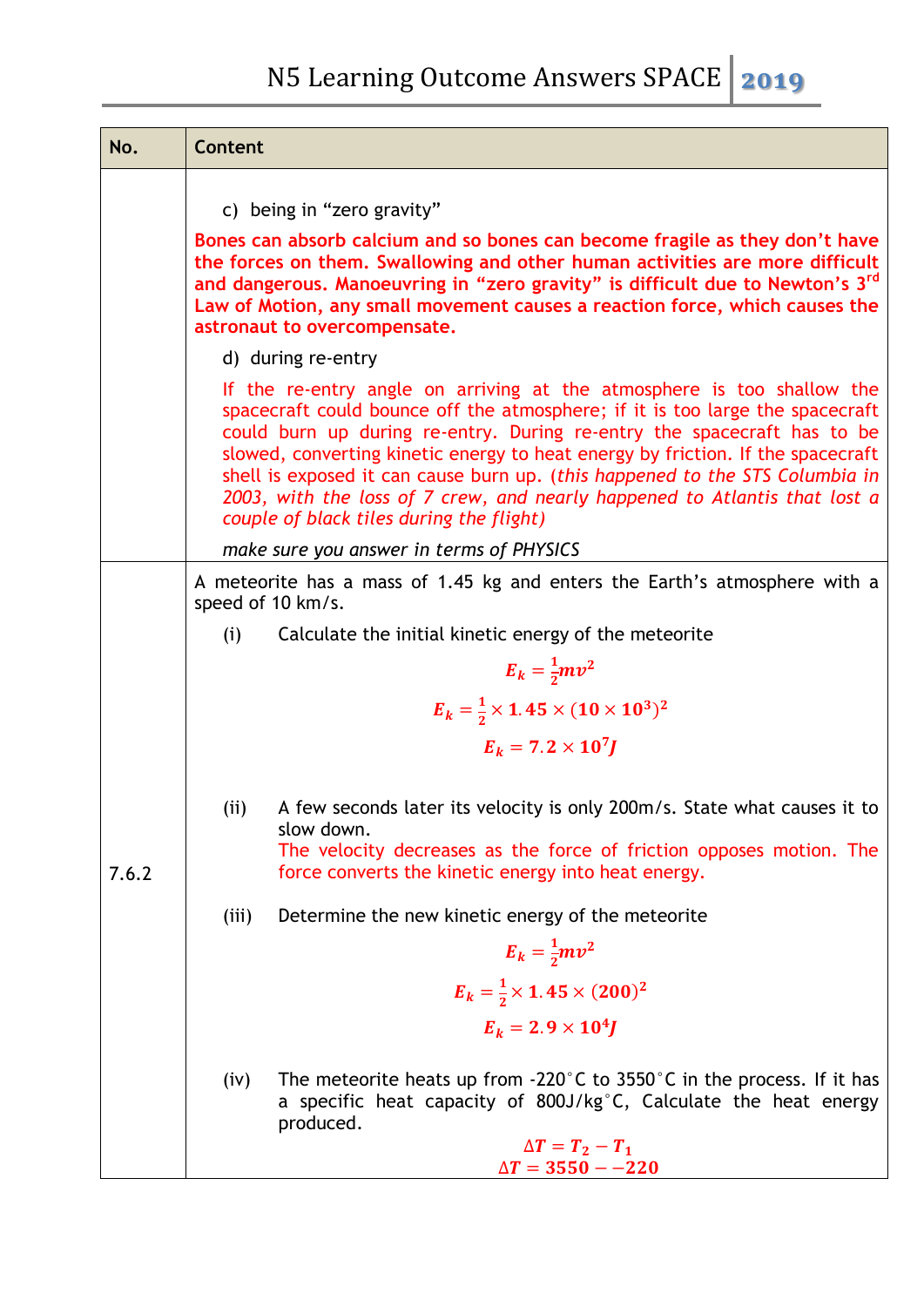| No.   | <b>Content</b>                                                                                                                                                                                                                                                                                                                                                            |
|-------|---------------------------------------------------------------------------------------------------------------------------------------------------------------------------------------------------------------------------------------------------------------------------------------------------------------------------------------------------------------------------|
|       | $\Delta T = 3800$ °C                                                                                                                                                                                                                                                                                                                                                      |
|       | $E_H = cm\Delta T$<br>$E_H = 800 \times 1.45 \times 3800$<br>$E_H = 4.4 \times 10^6 J$                                                                                                                                                                                                                                                                                    |
|       | State what happens to the rest of the kinetic energy as the meteorite<br>(V)<br>passes through the atmosphere.                                                                                                                                                                                                                                                            |
|       | $E_k = 7.2 \times 10^7 - (2.9 \times 10^4 + 4.4 \times 10^6)J$                                                                                                                                                                                                                                                                                                            |
|       | $E = 6.8 \times 10^6$                                                                                                                                                                                                                                                                                                                                                     |
|       | The remainder of the kinetic energy heats the air around the meteorite and<br>also melts the materials in the meteorite (Fe etc.) turning it into a liquid<br>which sheds in the atmosphere.                                                                                                                                                                              |
|       | Energy lost (as heat and sound) due to friction/air resistance                                                                                                                                                                                                                                                                                                            |
|       | During splashdown, the 350 kg Apollo space craft fell 500 m at a steady speed,<br>supported by its parachute. Calculate                                                                                                                                                                                                                                                   |
|       | the loss of gravitational potential energy,<br>(i)<br>$E_p = mgh$                                                                                                                                                                                                                                                                                                         |
|       | $E_p = 350 \times 9.8 \times 500$<br>$E_p = 1.7 \times 10^6 J$                                                                                                                                                                                                                                                                                                            |
| 7.6.3 | the work done by the parachute, and<br>(ii)                                                                                                                                                                                                                                                                                                                               |
|       | $W = 1.7 \times 10^{6}$                                                                                                                                                                                                                                                                                                                                                   |
|       | The force produced by the parachute.<br>(iii)<br>$W = Fd$                                                                                                                                                                                                                                                                                                                 |
|       | $1.7 \times 10^6 = F \times 500$                                                                                                                                                                                                                                                                                                                                          |
|       | $F = 3.4 \times 10^3 N$<br>(a) Why do spacecraft heat up on re-entry?                                                                                                                                                                                                                                                                                                     |
| 7.6.4 | The kinetic energy at the edge of the Earth is reduced due to the frictional<br>forces with the atmosphere; this kinetic energy is converted to heat energy.<br>(b) Where does the energy come from which causes this heating?<br>Kinetic energy of the spacecraft as it is slowed by the atmosphere.                                                                     |
| 7.7   | I am aware of potential space travel across large distances using ion drive.                                                                                                                                                                                                                                                                                              |
|       | Explain the term "ion drive" in attaining high velocities in space craft.                                                                                                                                                                                                                                                                                                 |
|       | Ion thrusters are an example of Newton's Third Law in action.                                                                                                                                                                                                                                                                                                             |
| 7.7.1 | Xenon atoms accelerate through an electric field, and are ejected from the<br>spacecraft- imparting an equal and opposite force on the spacecraft as it leaves,<br>pushing the spacecraft forward and causing a small acceleration in the<br>spacecraft. As there are no frictional forces on the external spacecraft it is not<br>slowed and can achieve high velocities |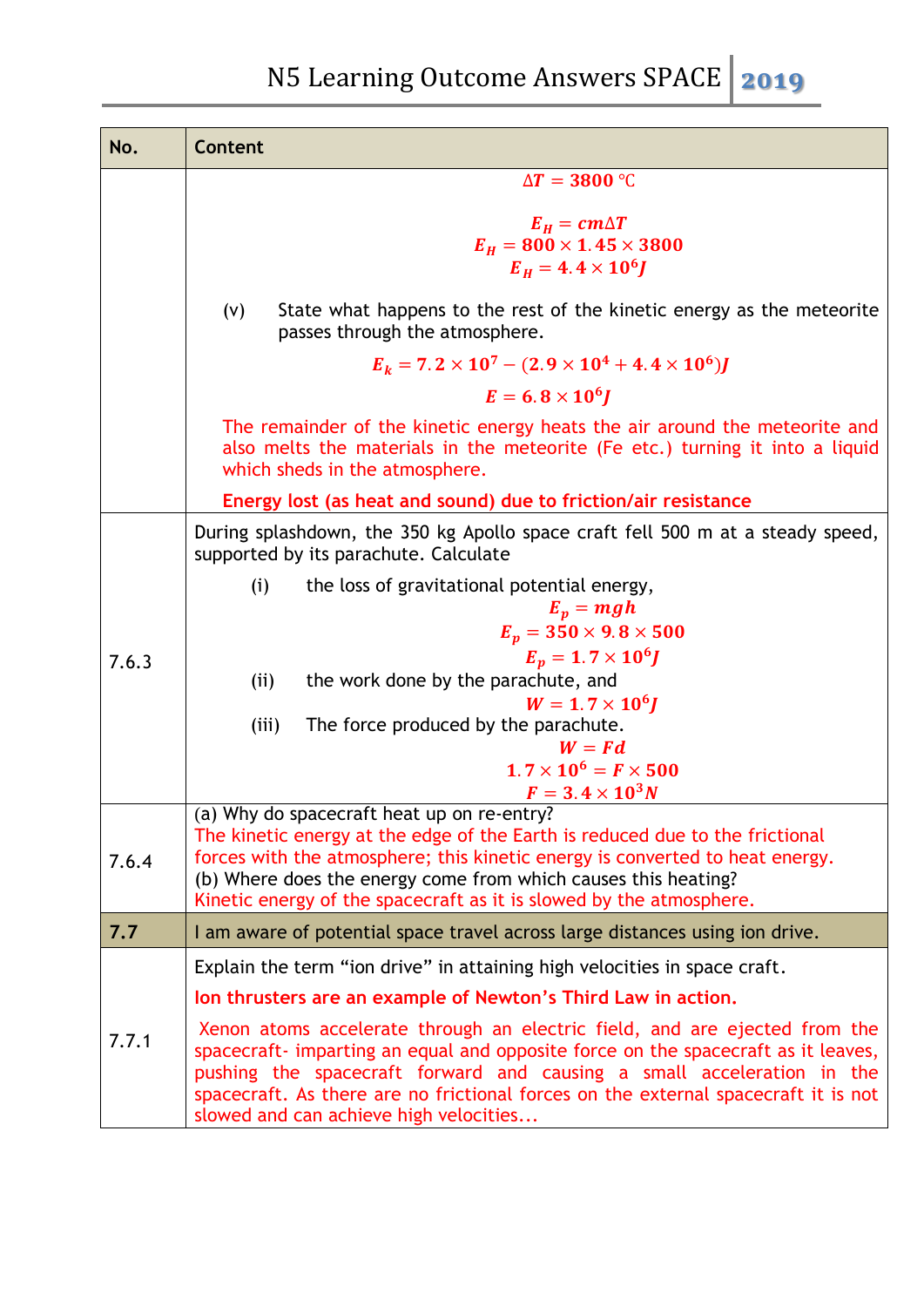| No.   | Content                                                                                                                                                                                                                                                                                                                                                                                                                                                                                                                                                                                                                                                                                                                                                                                                                                                                                                                                                                                                                                                                                                                                                                                                                                                                                                                                                                                                                                                                                                                                                                                               |
|-------|-------------------------------------------------------------------------------------------------------------------------------------------------------------------------------------------------------------------------------------------------------------------------------------------------------------------------------------------------------------------------------------------------------------------------------------------------------------------------------------------------------------------------------------------------------------------------------------------------------------------------------------------------------------------------------------------------------------------------------------------------------------------------------------------------------------------------------------------------------------------------------------------------------------------------------------------------------------------------------------------------------------------------------------------------------------------------------------------------------------------------------------------------------------------------------------------------------------------------------------------------------------------------------------------------------------------------------------------------------------------------------------------------------------------------------------------------------------------------------------------------------------------------------------------------------------------------------------------------------|
| 7.7.2 | neutralizing electron gun<br>Draw a labelled diagram<br>to show an ion drive<br>magnets<br>⊝<br>used<br>propel<br>to<br>$\bigcirc$<br>long<br>spacecraft<br>over<br>$\odot$<br>$-(+)$<br>distances.<br>electron<br>$^{(+)}$<br>$\bullet$ $\bullet$ $\bullet$<br>$-(+)$<br>gun<br>$\Theta$<br>Θ<br>$\Theta$<br>negative grid<br>$\Theta$ electron<br>positive grid<br>neutral propellant atom<br>$\biguplus$ positive ion                                                                                                                                                                                                                                                                                                                                                                                                                                                                                                                                                                                                                                                                                                                                                                                                                                                                                                                                                                                                                                                                                                                                                                              |
| 7.7.3 | State which of Newton's three laws of motion suggests that ion drive would<br>work.                                                                                                                                                                                                                                                                                                                                                                                                                                                                                                                                                                                                                                                                                                                                                                                                                                                                                                                                                                                                                                                                                                                                                                                                                                                                                                                                                                                                                                                                                                                   |
| 1.1.4 | Ion thrusters are an example of Newton's Third Law in action.<br>Summarise the video clip<br>https://www.youtube.com/watch?v=6H0qsqZjLW0<br>Solid fuel rockets are expensive and have a limited burn time and little flexibility<br>to make manoeuvres. Other methods of propulsion are needed for long flights.<br>E.g. the ion propulsion system. The ion spacecraft acceleration is limited by the<br>maximum lifetime of the thrusters chosen. An ion thruster can eject an<br>individual ion at 90 $kms^{-1}$ (c.f. 5 $kms^{-1}$ for solid fuel). Ion thrusters have an<br>efficiency 90% c.f. 35% for a solid booster rocket. The ions can be directed by a<br>magnetic field to determine the direction of travel. The ions are generated from<br>a plasma inside the spacecraft, and the atoms are bombarded with electrons,<br>the collisions generate more electrons.<br>Electron and neutral atoms collide<br>lonisation occurs (the gaining or loss of electrons)<br>Positive ions accelerate through electrodes<br>Electrons are released from the neutralizer<br>$\bullet$<br>Process repeats<br>$\bullet$<br>As the electrons are released from the thruster they apply an equal but<br>$\bullet$<br>opposite force on the ion drive pushing it forward.<br>The whole thing is powered by solar cells so there is no need for batteries<br>to be on board, which are heavy.<br>Problem is forces are tiny, mN, so the engines are operated for hours or<br>days at a time.<br>Example of the acceleration, Dawn can go from 0-100 kmh <sup>-1</sup> in 4 days of<br>continuous thrust. |
| 7.8   | Can also work with nuclear reactors. *****CHECK<br>I have a basic awareness that travelling large distances through space using a<br>'catapult' method.                                                                                                                                                                                                                                                                                                                                                                                                                                                                                                                                                                                                                                                                                                                                                                                                                                                                                                                                                                                                                                                                                                                                                                                                                                                                                                                                                                                                                                               |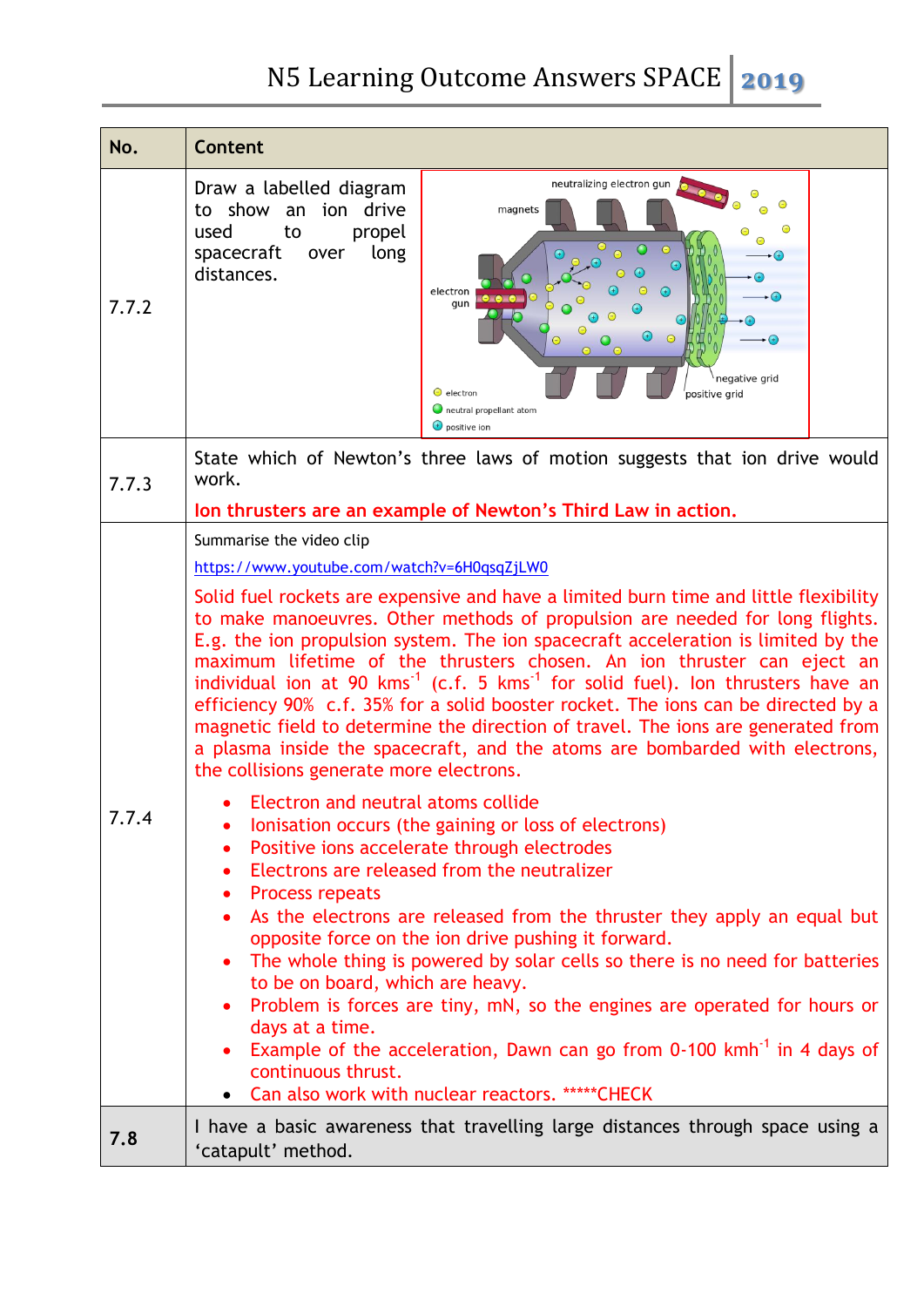| No.   | <b>Content</b>                                                                                                                                                                                                                                                                                                                                                                                                                                                                                                                                                                                                                                                                                                                                                                                                             |  |
|-------|----------------------------------------------------------------------------------------------------------------------------------------------------------------------------------------------------------------------------------------------------------------------------------------------------------------------------------------------------------------------------------------------------------------------------------------------------------------------------------------------------------------------------------------------------------------------------------------------------------------------------------------------------------------------------------------------------------------------------------------------------------------------------------------------------------------------------|--|
| 7.8.1 | Explain the term "catapult" method in terms of spacecraft. (watch the following<br>to help you https://www.youtube.com/watch?v=xJmD_1kSa3l)                                                                                                                                                                                                                                                                                                                                                                                                                                                                                                                                                                                                                                                                                |  |
|       | Gravity assist uses a planet's gravitational field to provide additional speed and<br>usually a change of direction of the spacecraft; allowing travel<br>to be<br>accomplished with much less fuel *** CHECK                                                                                                                                                                                                                                                                                                                                                                                                                                                                                                                                                                                                              |  |
| 7.8.2 | Explain how the catapult method reduced the fuel requirements for the Voyager<br>spacecraft as it left the Earth's surface.                                                                                                                                                                                                                                                                                                                                                                                                                                                                                                                                                                                                                                                                                                |  |
|       | The spacecraft's velocity increases during the "slingshot", During the approach,<br>as the spacecraft falls into the gravitational field of the planet, it gains kinetic<br>energy as its speed increases and loses gravitational potential energy, trading<br>one for the other. After the approach it climbs back out and loses whatever<br>kinetic energy it gained during the approach, ending up with the same final<br>speed it started with. The direction of the spacecraft changes during the<br>encounter, so it leaves the planet heading in a different direction. The closer the<br>spacecraft gets to the planet, the greater the deflection. The maximum<br>deflection is 180 degrees, sending the spacecraft back where it came from; this<br>occurs if the spacecraft gets extremely close to the planet. |  |
| 7.8.3 | 10<br>Voyager 2<br>Draw a diagram to show a spacecraft<br>using the catapult method to increase<br>Jupiter<br>velocity.<br><b>Jul 1979</b><br>0<br><b>Saturn</b><br>Earth<br>Aug 1981<br>Aug 1977<br>$-10$<br><b>Uranus</b><br>Jan 1986<br>$-20$<br>Neptune<br>Aug 1989<br>$-30$<br>$-10$<br>10<br>-5<br>0<br>5                                                                                                                                                                                                                                                                                                                                                                                                                                                                                                            |  |
| 7.9   | I have a basic awareness of how astronauts manoeuvre a spacecraft in a zero<br>friction environment, possibly to dock with the ISS                                                                                                                                                                                                                                                                                                                                                                                                                                                                                                                                                                                                                                                                                         |  |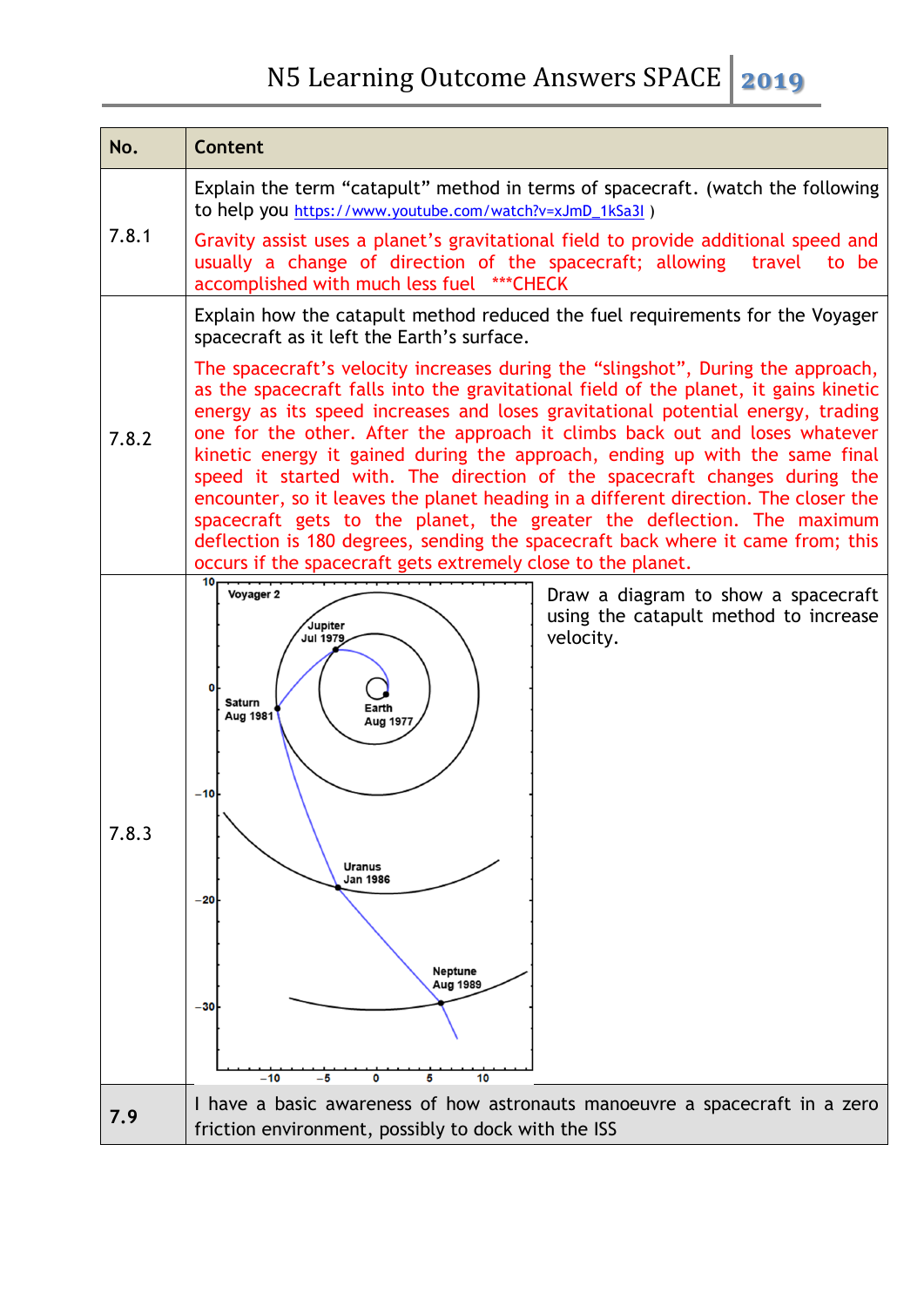| No.    | Content                                                                                                                                                                                                                                                                                                                                                                                                                                                                                             |  |  |  |
|--------|-----------------------------------------------------------------------------------------------------------------------------------------------------------------------------------------------------------------------------------------------------------------------------------------------------------------------------------------------------------------------------------------------------------------------------------------------------------------------------------------------------|--|--|--|
| 7.9.1  | Explain why a rocket motor does not necessarily need to be kept on during an<br>interplanetary flight.                                                                                                                                                                                                                                                                                                                                                                                              |  |  |  |
|        | As there is no air in space frictional forces between the spacecraft and the<br>outside are zero. Therefore Newton stated "an object will remain at rest or<br>move with constant velocity unless acted upon by an unbalanced force". In this<br>instance there is no unbalanced force.                                                                                                                                                                                                             |  |  |  |
|        | OEQ: A student stated "If there is no friction in space, how do the thrusters work<br>on space shuttle? Don't they have to push against something to move, like air?"                                                                                                                                                                                                                                                                                                                               |  |  |  |
|        | Use your knowledge of Physics comment on this statement.                                                                                                                                                                                                                                                                                                                                                                                                                                            |  |  |  |
| 7.9.2  | ****** This is a possible answer. There are many possible ideas you could mention                                                                                                                                                                                                                                                                                                                                                                                                                   |  |  |  |
|        | Newton's Third Law of motion states "For every action there is an equal but<br>opposite reaction" In space there are no frictional force with the outside of the<br>space shuttle so nothing to act as an unbalanced force. Therefore vehicles<br>continue at constant velocity even if there is no force too accelerate the vehicle.                                                                                                                                                               |  |  |  |
| 7.9.3  | Explain the manoeuvres required by a supply craft docking with the ISS.<br>Docking is the joining of two separate free-flying space vehicles.<br>First the two vehicles must find each other and station-keep in the same orbit.<br>The two vehicles must also reach a very similar speed to avoid a harsh collision.                                                                                                                                                                               |  |  |  |
| 7.10   | I have a basic awareness of maintaining sufficient energy to operate life support<br>systems in a spacecraft.                                                                                                                                                                                                                                                                                                                                                                                       |  |  |  |
| 7.10.1 | List uses of energy to operate life with a human crew on a trip to Mars.                                                                                                                                                                                                                                                                                                                                                                                                                            |  |  |  |
|        | Producing oxygen and recycling the carbon dioxide<br>Producing and heating and cooling system<br>$\bullet$<br>Generating energy for cooking/ heating/ warming food/ keeping food and<br>$\bullet$<br>experiments are the correct temperature, so fridges/ freezers etc.<br>Communication system, the computers and systems to be able to<br>communicate with Earth<br>Energy for the fitness apparatus, astronauts spend much of their day<br>exercising to prevent loss of bone density.<br>****** |  |  |  |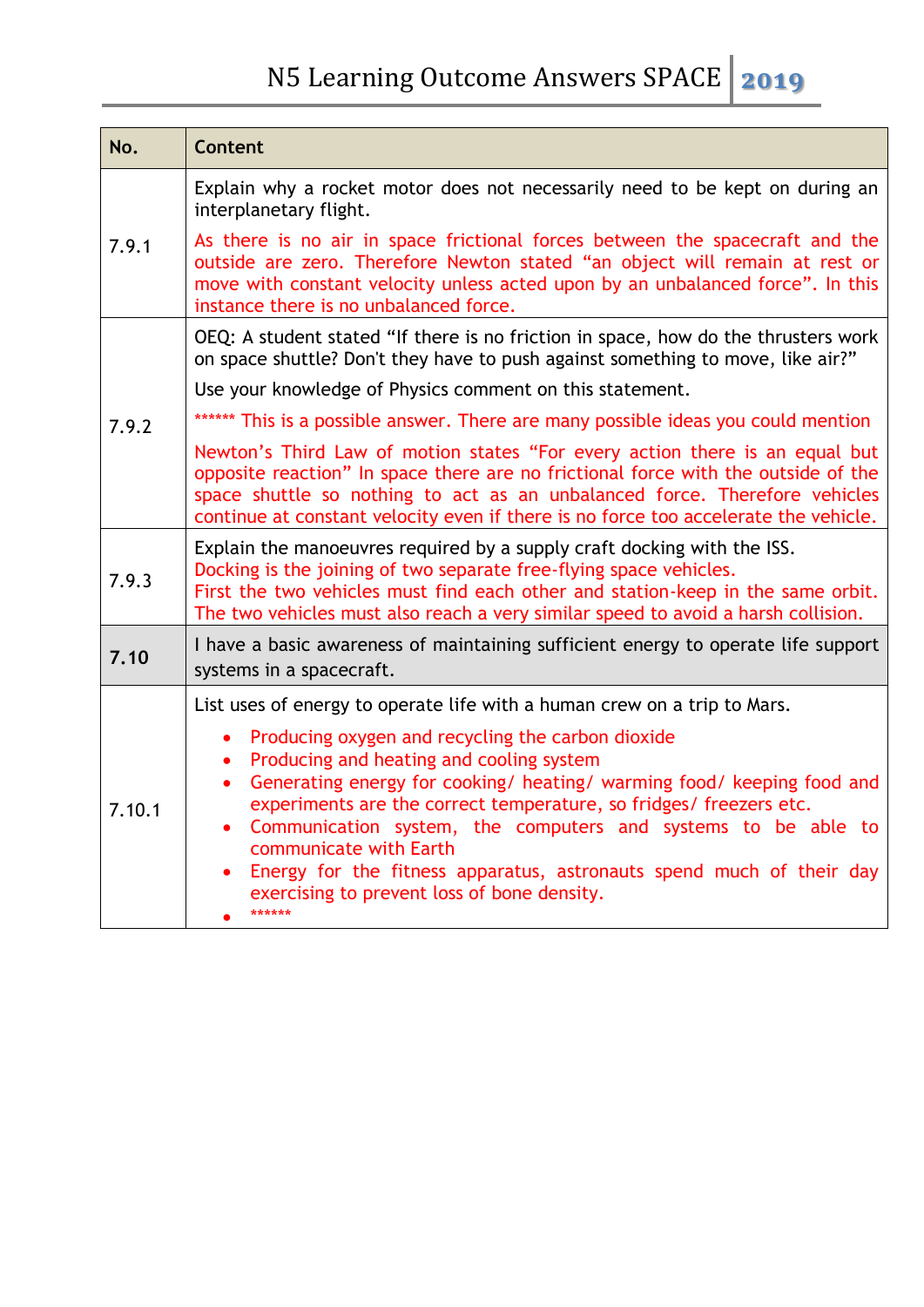| No.    | Content                                                                                                                                                                                                                                                                                                                                                                                                                                                                                  |  |  |  |  |
|--------|------------------------------------------------------------------------------------------------------------------------------------------------------------------------------------------------------------------------------------------------------------------------------------------------------------------------------------------------------------------------------------------------------------------------------------------------------------------------------------------|--|--|--|--|
|        | In the future it is hoped that humans will be able to travel to Mars. One<br>challenge of space travel to Mars is maintaining sufficient energy to operate life<br>support systems.                                                                                                                                                                                                                                                                                                      |  |  |  |  |
|        | Suggest one solution to this challenge.                                                                                                                                                                                                                                                                                                                                                                                                                                                  |  |  |  |  |
|        | Solar cells                                                                                                                                                                                                                                                                                                                                                                                                                                                                              |  |  |  |  |
| 7.10.2 | Accept: solar panels, Radioisotope Thermoelectric Generator (RTG), nuclear<br>reactors                                                                                                                                                                                                                                                                                                                                                                                                   |  |  |  |  |
|        | Solar energy/power alone is insufficient.                                                                                                                                                                                                                                                                                                                                                                                                                                                |  |  |  |  |
|        | Nuclear energy/power/reactions alone are insufficient.                                                                                                                                                                                                                                                                                                                                                                                                                                   |  |  |  |  |
|        | (Rechargeable) batteries/cells alone is insufficient.                                                                                                                                                                                                                                                                                                                                                                                                                                    |  |  |  |  |
| 7.10.3 | Explain the potential difficulties of supporting a crew on a trip to visit Pluto or<br>other astronomical objects further out in our solar system.                                                                                                                                                                                                                                                                                                                                       |  |  |  |  |
|        | Pschycological problems of confinement<br>Getting on with crew members in a small space for over two years<br>$\bullet$<br>Communication with home.<br>Fuel and energy demands<br>$\bullet$                                                                                                                                                                                                                                                                                              |  |  |  |  |
|        | See 7.11.1                                                                                                                                                                                                                                                                                                                                                                                                                                                                               |  |  |  |  |
| 7.11   | I can describe the risks associated with manned space exploration.                                                                                                                                                                                                                                                                                                                                                                                                                       |  |  |  |  |
|        | State the challenges of space travel to Mars.                                                                                                                                                                                                                                                                                                                                                                                                                                            |  |  |  |  |
| 7.11.1 | Pschycological problems of confinement<br>Getting on with crew members in a small space for over two years<br>Communication with home.<br>$\bullet$<br>Fuel and energy demands<br>Landing on Mars is difficult 22/45 missions have been successful (2018)                                                                                                                                                                                                                                |  |  |  |  |
|        | Outer space is a very unpleasant place to be. It is hard to get up there in the<br>first place but once you are there, you have to be protected from all the<br>dangers that surround you. This is largely accomplished through wearing a<br>specially designed space suit.                                                                                                                                                                                                              |  |  |  |  |
|        | What would happen if you left a spacecraft and forgot to put your spacesuit on?                                                                                                                                                                                                                                                                                                                                                                                                          |  |  |  |  |
|        | Space is a vacuum so there is no oxygen there. As a result you would lose<br>consciousness very quickly. Worse will happen however, due to this lack of an<br>atmosphere. As there is no air pressure acting on your body, dissolved gases in<br>your body would come out of solution and your body fluids would start to boil.<br>(fluids boil at lower temperatures at lower pressure). The boiling process also<br>removes energy from the body which cools down very rapidly indeed. |  |  |  |  |
|        | Tissues in your body and critical organs such as the heart will swell up and<br>expand due to the boiling fluids. Death would be very quick but agonisingly<br>painful.                                                                                                                                                                                                                                                                                                                  |  |  |  |  |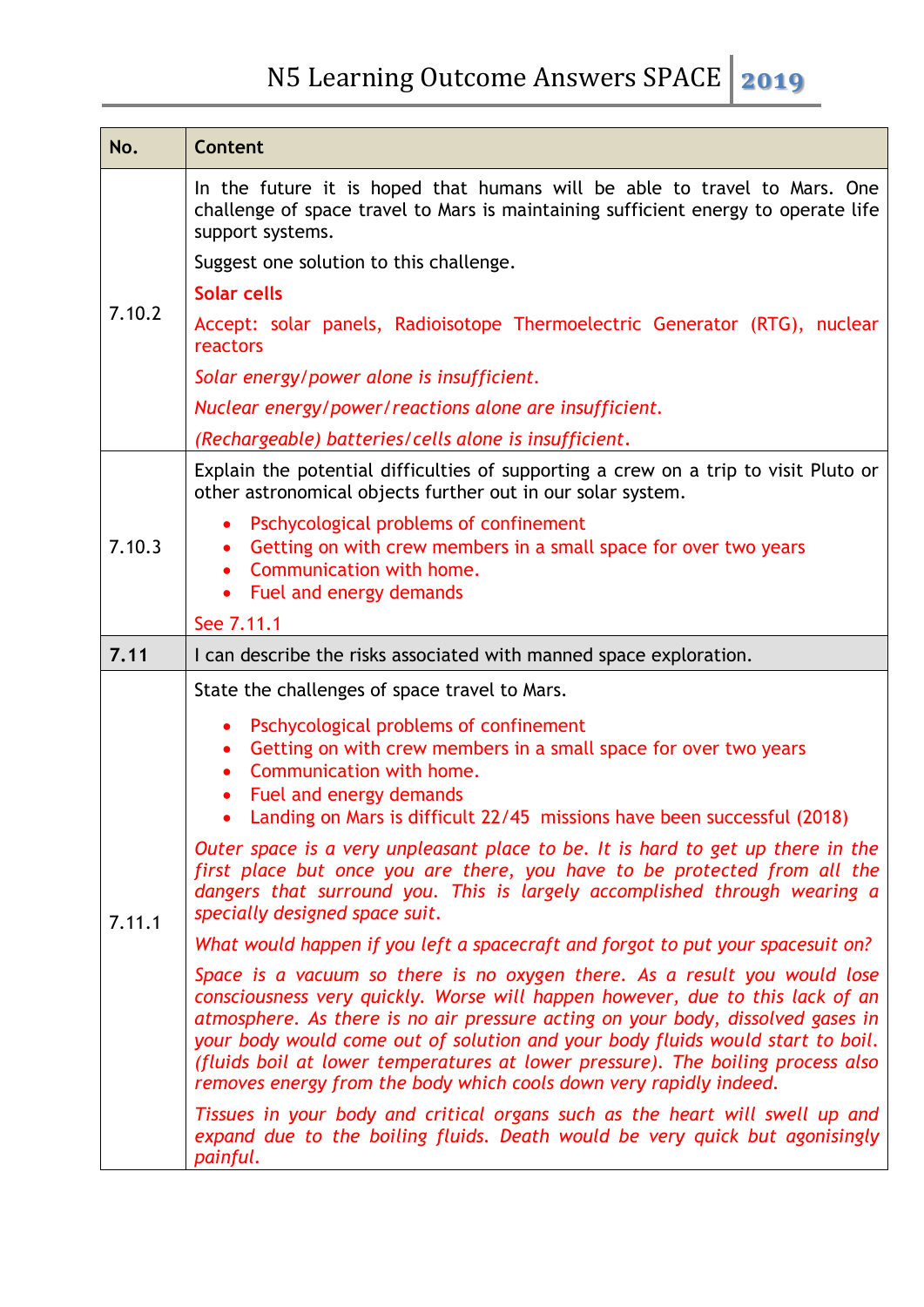| No.    | <b>Content</b>                                                                                                                                                                                                                                                                                                                                                                                                                                                                                                                                                                                                                                                                                                                                                                                                                                                           |  |  |  |  |
|--------|--------------------------------------------------------------------------------------------------------------------------------------------------------------------------------------------------------------------------------------------------------------------------------------------------------------------------------------------------------------------------------------------------------------------------------------------------------------------------------------------------------------------------------------------------------------------------------------------------------------------------------------------------------------------------------------------------------------------------------------------------------------------------------------------------------------------------------------------------------------------------|--|--|--|--|
|        | There would be extremes of temperature. Parts of your body in direct sunlight<br>would experience very high temperatures whilst those in the shade would be<br>extremely cold.                                                                                                                                                                                                                                                                                                                                                                                                                                                                                                                                                                                                                                                                                           |  |  |  |  |
|        | Your body would be bombarded by radiation and charged particles from the Sun.<br>The Earth's atmosphere filters most of the harmful radiation out before it<br>reaches the Earth's surface but there would be no protection in space.                                                                                                                                                                                                                                                                                                                                                                                                                                                                                                                                                                                                                                    |  |  |  |  |
|        | If all of the above have not already killed you, there is a strong risk that you<br>would be hit by tiny particles of dust or rock that are moving at very high<br>speeds. You might even be hit by debris or 'space junk' from the many satellites<br>and spacecraft that have been abandoned in space.                                                                                                                                                                                                                                                                                                                                                                                                                                                                                                                                                                 |  |  |  |  |
|        | Explain some potential solutions to the challenges listed above.                                                                                                                                                                                                                                                                                                                                                                                                                                                                                                                                                                                                                                                                                                                                                                                                         |  |  |  |  |
| 7.11.2 | • Astronaut training is rigorous and crew train together for many<br>months/years.<br>Missions can be tested on Earth (HERA missions) to study for potential<br>$\bullet$<br>problems in being away from home for many months.<br>Different energy solutions are being devised, ion thrusters etc.<br>$\bullet$<br>All processes have built in redundancy, so that there is a back up if<br>$\bullet$<br>something goes wrong.<br>1000's of scientists work on each problem on Earth before completing a<br>$\bullet$<br>mission.<br>Space suits are specially designed and very expensive. Each piece is<br>carefully designed and built by different scientists. They project against<br>extremes of temperature (good cooling and heating mechanisms), are<br>designed to heal if a small object hits them, and have protection against<br>the high radiation levels. |  |  |  |  |
| 7.12   | I have knowledge of Newton's second and third laws and their application to<br>space travel, rocket launch and landing.                                                                                                                                                                                                                                                                                                                                                                                                                                                                                                                                                                                                                                                                                                                                                  |  |  |  |  |
|        | a) State Newton's second law of motion.                                                                                                                                                                                                                                                                                                                                                                                                                                                                                                                                                                                                                                                                                                                                                                                                                                  |  |  |  |  |
| 7.12.1 | $F = ma$                                                                                                                                                                                                                                                                                                                                                                                                                                                                                                                                                                                                                                                                                                                                                                                                                                                                 |  |  |  |  |
|        | b) State Newton's third law of motion.                                                                                                                                                                                                                                                                                                                                                                                                                                                                                                                                                                                                                                                                                                                                                                                                                                   |  |  |  |  |
|        | For every action there is an equal but opposite reaction.                                                                                                                                                                                                                                                                                                                                                                                                                                                                                                                                                                                                                                                                                                                                                                                                                |  |  |  |  |
|        | Explain, in terms of forces, how a rocket works.                                                                                                                                                                                                                                                                                                                                                                                                                                                                                                                                                                                                                                                                                                                                                                                                                         |  |  |  |  |
| 7.12.2 | A rocket is pushed forward because the "propellant" is pushed back.                                                                                                                                                                                                                                                                                                                                                                                                                                                                                                                                                                                                                                                                                                                                                                                                      |  |  |  |  |
|        | When the rocket takes off, the rocket exerts a force downwards on the exhaust<br>gases. The exhaust gases exerts a force on the rocket that is equal in size and<br>opposite in direction.                                                                                                                                                                                                                                                                                                                                                                                                                                                                                                                                                                                                                                                                               |  |  |  |  |
| 7.12.3 | In terms of Newton's third law, what is the 'equal and opposite force' in each of<br>these situations:-                                                                                                                                                                                                                                                                                                                                                                                                                                                                                                                                                                                                                                                                                                                                                                  |  |  |  |  |
|        | A ship's propeller pushes on the water,<br>(i)<br>The ship's propeller exerts a force on the water; the water exerts a force on the                                                                                                                                                                                                                                                                                                                                                                                                                                                                                                                                                                                                                                                                                                                                      |  |  |  |  |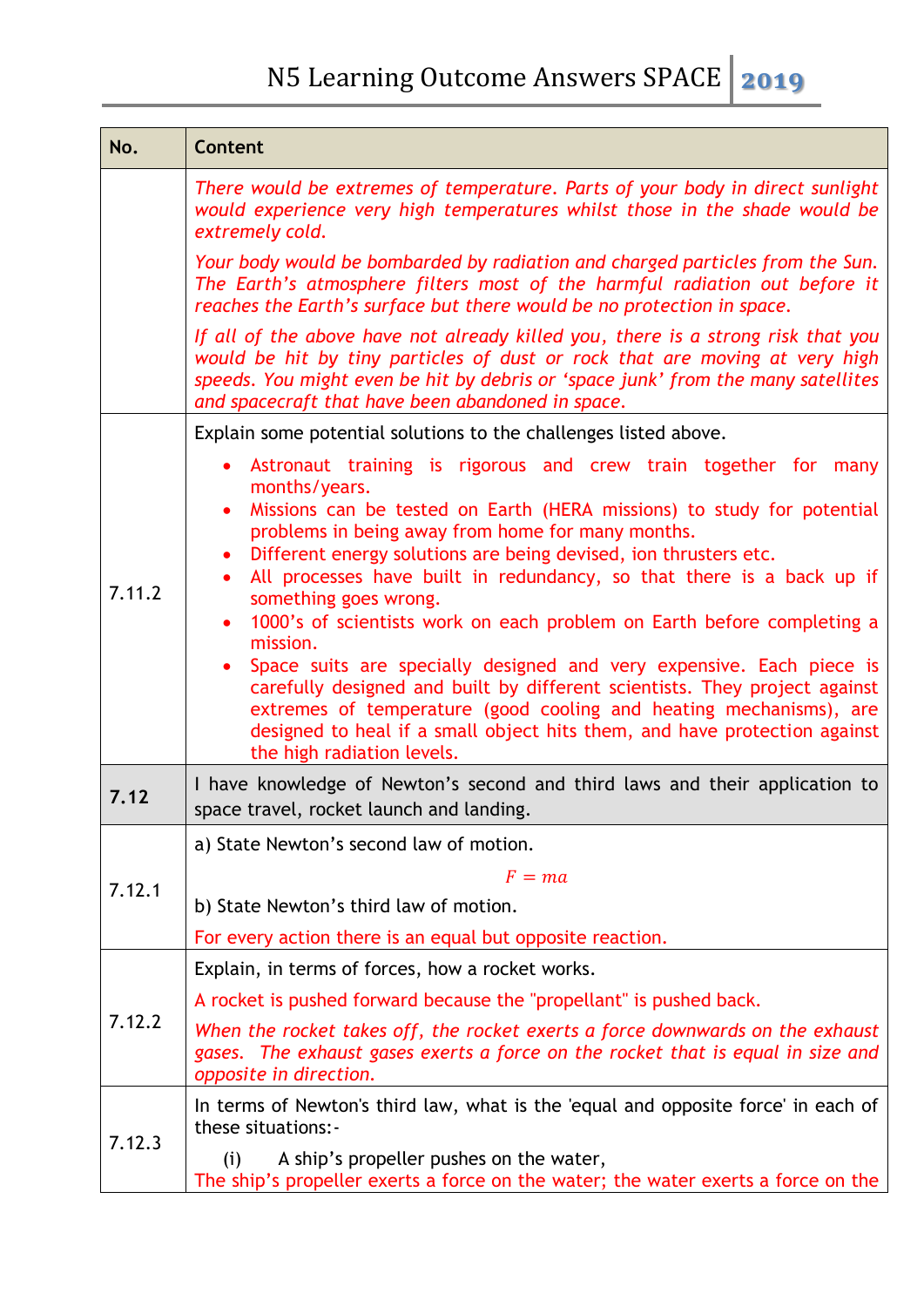| No.    | Content                                                                                                                                                                                                          |  |  |  |
|--------|------------------------------------------------------------------------------------------------------------------------------------------------------------------------------------------------------------------|--|--|--|
|        | ship's propeller that is equal in size and opposite in direction.                                                                                                                                                |  |  |  |
|        | A rocket pushes on the exhaust gases,<br>(ii)                                                                                                                                                                    |  |  |  |
|        | The rocket exerts a force downwards on the exhaust gases, the exhaust gases<br>exerts a force on the rocket that is equal in size and opposite in direction.                                                     |  |  |  |
|        | The Earth's gravity pulls on the moon,<br>(iii)                                                                                                                                                                  |  |  |  |
|        | The Earth exerts a force on the moon; the moon exerts an equal in size and<br>opposite in direction force on the Earth.                                                                                          |  |  |  |
|        | The Earth's gravity pulls on a box sitting on the floor.<br>(iv)                                                                                                                                                 |  |  |  |
|        | The Earth exerts a force on the box sitting on the floor; the box exerts an equal<br>in size and opposite in direction force on the Earth.                                                                       |  |  |  |
|        | A rocket has a total mass of 500kg and produces a thrust of 10 000 N.                                                                                                                                            |  |  |  |
|        | (i) Calculate the initial acceleration of the rocket                                                                                                                                                             |  |  |  |
|        | $F = ma$                                                                                                                                                                                                         |  |  |  |
|        | $Thrust - Weight = F_{un} = ma$                                                                                                                                                                                  |  |  |  |
|        | $10000 - (500 \times 9.8) = 500a$                                                                                                                                                                                |  |  |  |
|        | $a = 10.2 \text{ m s}^{-2}$                                                                                                                                                                                      |  |  |  |
| 7.12.4 | (ii) State what happens to the mass of the rocket as it burns its fuel.                                                                                                                                          |  |  |  |
|        | As the rocket burns fuel the mass decreases (and the weight of the rocket<br>decreases).                                                                                                                         |  |  |  |
|        | (iii) If the thrust remains constant, state what happens to the acceleration of the<br>rocket.                                                                                                                   |  |  |  |
|        | Even if the thrust remains constant the acceleration will increase as fuel is<br>burned as there is less mass to accelerate, and less weight to oppose the<br>thrust.                                            |  |  |  |
| 7.12.5 | An astronaut uses a backpack called a Man Manoeuvring Unit, or MMU, to move<br>her around when in space. This produces a thrust of 2.0 N in any direction. If the<br>astronaut and her suit has a mass of 180kg, |  |  |  |
|        | (i)<br>Calculate the initial acceleration the astronaut using this MMU.                                                                                                                                          |  |  |  |
|        | $F = ma$                                                                                                                                                                                                         |  |  |  |
|        | $2.0 = 180 \times a$                                                                                                                                                                                             |  |  |  |
|        | $a = 0.011$ ms <sup>-2</sup>                                                                                                                                                                                     |  |  |  |
|        | (ii)<br>The astronaut is initially at rest, calculate the astronaut's final speed<br>after firing the thruster for 10s.                                                                                          |  |  |  |
|        |                                                                                                                                                                                                                  |  |  |  |
|        | $a = \frac{v - u}{t}$<br>0.011 = $\frac{v - 0}{10}$                                                                                                                                                              |  |  |  |
|        | $v = 0.11 \text{ ms}^{-1}$                                                                                                                                                                                       |  |  |  |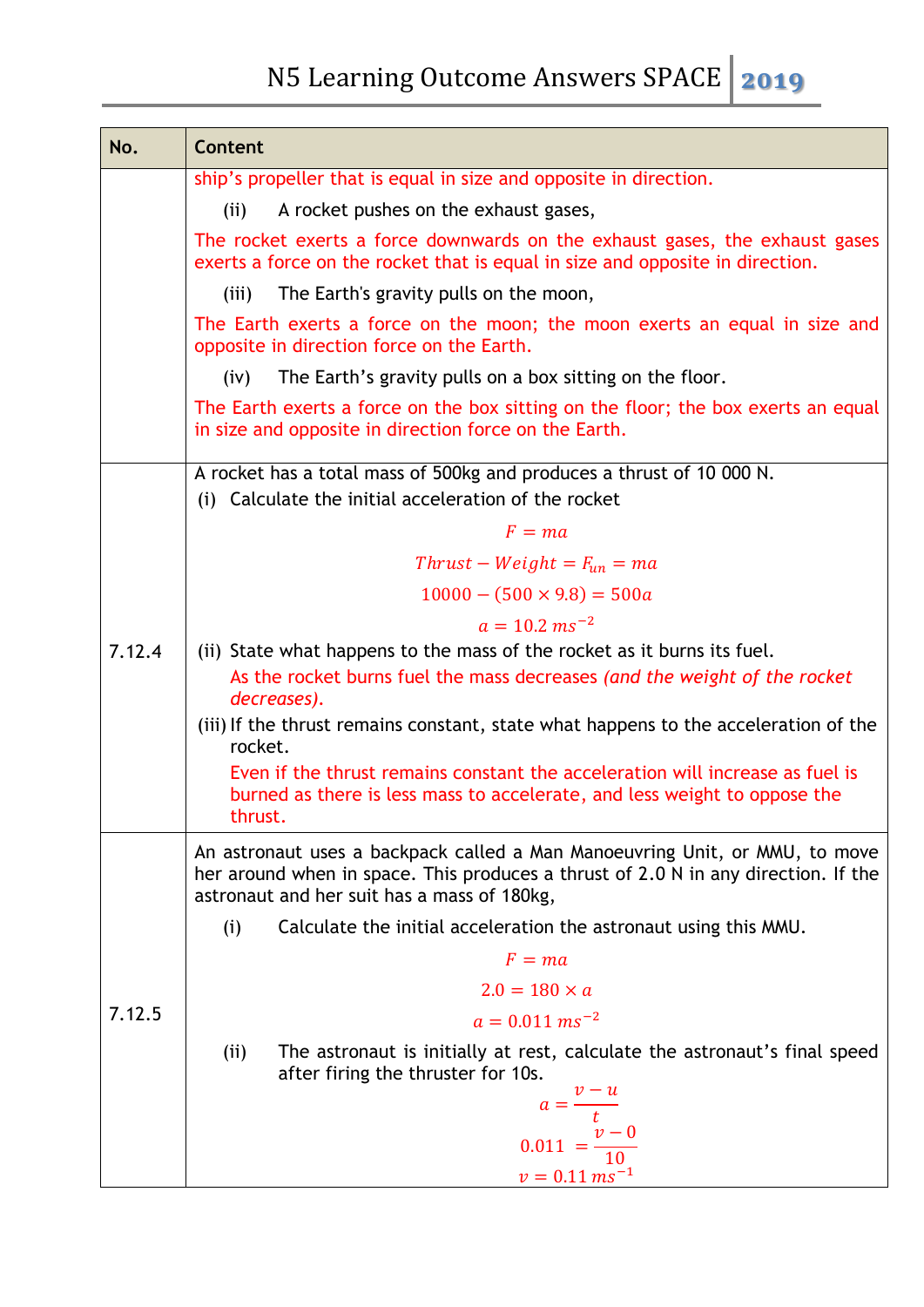| No.    | <b>Content</b>                                                                                                                       |  |  |  |
|--------|--------------------------------------------------------------------------------------------------------------------------------------|--|--|--|
| 7.13   | I can use W=mg to solve problems involving weight, mass and gravitational field<br>strength, in different locations in the universe. |  |  |  |
|        | State the weight of each 1kg near the earth.                                                                                         |  |  |  |
| 7.13.1 | 1kg has a weight of 9.8 N near the surface of the Earth.                                                                             |  |  |  |
| 7.13.2 | Calculate the weight on Earth of                                                                                                     |  |  |  |
|        | a 30kg dog,<br>(i)                                                                                                                   |  |  |  |
|        | $W = mg$                                                                                                                             |  |  |  |
|        | $W = 30 \times 9.8$                                                                                                                  |  |  |  |
|        | $W = 294 N$                                                                                                                          |  |  |  |
|        | a $\frac{1}{2}$ kg book,<br>(ii)                                                                                                     |  |  |  |
|        | $W = mg$                                                                                                                             |  |  |  |
|        | $W = 0.5 \times 9.8$                                                                                                                 |  |  |  |
|        | $W = 4.9 N$                                                                                                                          |  |  |  |
|        | a 23g bag of crisps,<br>(iii)                                                                                                        |  |  |  |
|        | $W = mg$                                                                                                                             |  |  |  |
|        | $W = 0.023 \times 9.8$                                                                                                               |  |  |  |
|        | $W = 0.23 N$                                                                                                                         |  |  |  |
|        | a 2 tonne lorry? $(1 \text{ tonne} = 1000 \text{kg})$<br>(iv)                                                                        |  |  |  |
|        | $W = mg$                                                                                                                             |  |  |  |
|        | $W = 2000 \times 9.8$                                                                                                                |  |  |  |
|        | $W = 20000 N$                                                                                                                        |  |  |  |
|        | Calculate the weight of a 10 kg bag of potatoes on Earth.                                                                            |  |  |  |
| 7.13.3 | $W = mg$                                                                                                                             |  |  |  |
|        | $W = 10 \times 9.8$                                                                                                                  |  |  |  |
|        | $W = 9.8 N$                                                                                                                          |  |  |  |
|        | Calculate the weight of a 250 g bag of sweets.                                                                                       |  |  |  |
| 7.13.4 | $W = mg$                                                                                                                             |  |  |  |
|        | $W = 0.250 \times 9.8$                                                                                                               |  |  |  |
|        | $W = 2.5 N$                                                                                                                          |  |  |  |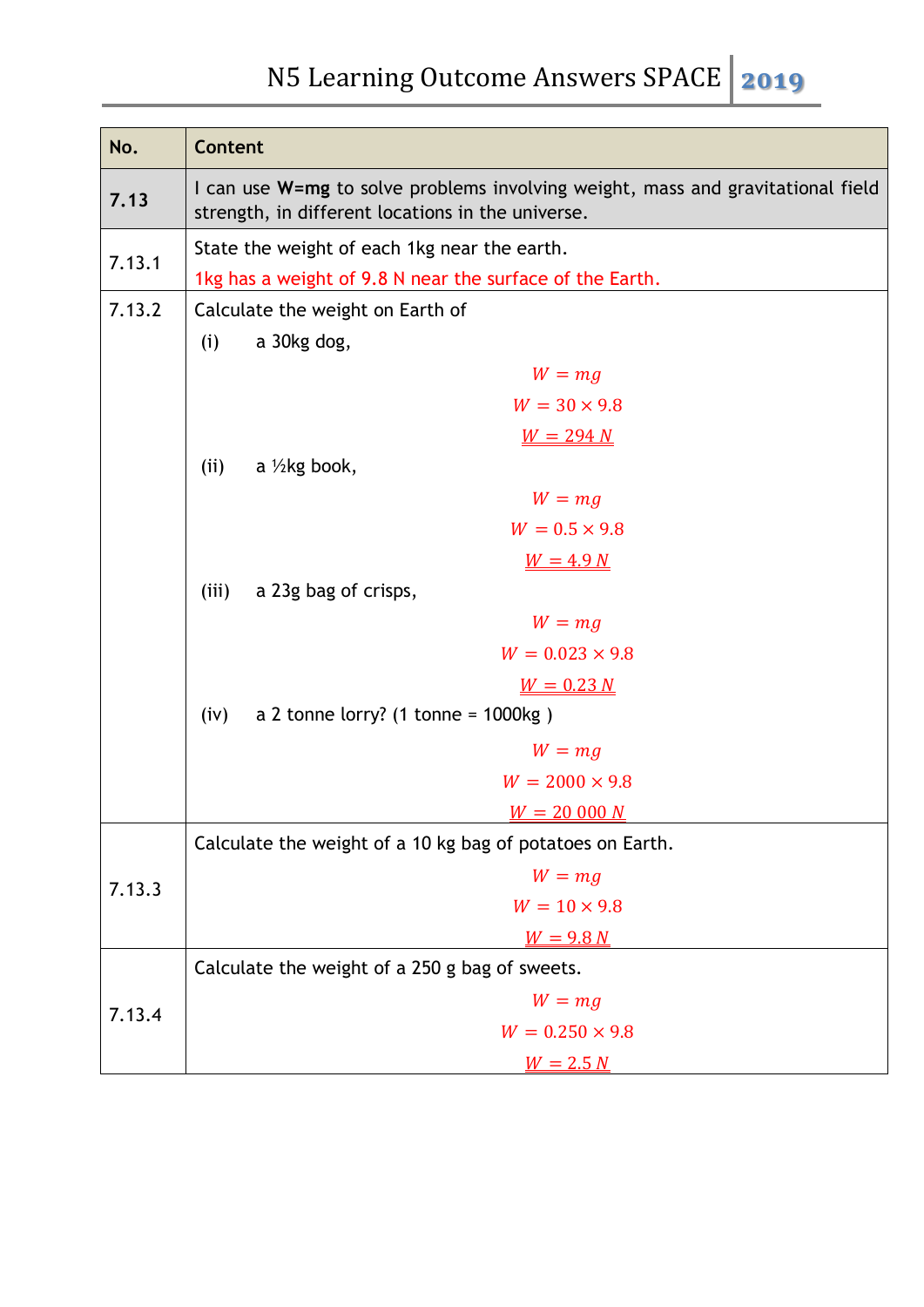| No.     | <b>Content</b>                                                                          |  |  |
|---------|-----------------------------------------------------------------------------------------|--|--|
|         | A girl has a weight of 450 N on Earth, calculate the mass of the girl.                  |  |  |
|         | $W = mg$                                                                                |  |  |
| 7.13.5  | $450 = m \times 9.8$                                                                    |  |  |
|         | $m = 46 kg$                                                                             |  |  |
|         | Calculate the weight of a 10,000 kg spacecraft on                                       |  |  |
|         | b) Mars<br>a) Earth<br>c) Venus.                                                        |  |  |
|         | $W = mg$<br>$W = mg$<br>$W = mg$                                                        |  |  |
| 7.13.6  | $W = 10000 \times 9.8$ $W = 10000 \times 3.7$<br>$W = 10000 \times 8.9$                 |  |  |
|         | $W = 98000 N$<br>$W = 37000 N$<br>$W = 89000 N$                                         |  |  |
|         |                                                                                         |  |  |
|         | Calculate the weight of a 60 kg man on Jupiter.                                         |  |  |
|         | $W = mg$                                                                                |  |  |
| 7.13.7  | $W = 60 \times 23$                                                                      |  |  |
|         | $W = 1400 N$                                                                            |  |  |
|         |                                                                                         |  |  |
| 7.13.8  | State the planet's gravitational field strength most similar to our own.                |  |  |
|         | <b>Venus</b>                                                                            |  |  |
|         | An astronaut who weighs 700 N on Earth goes to a planet where he weighs 266 N.          |  |  |
|         | Calculate his mass and state which planet he was on.                                    |  |  |
|         | <b>On Earth</b><br><b>Other Planet</b>                                                  |  |  |
| 7.13.9  | $W = mg$<br>$W = mg$                                                                    |  |  |
|         | $700 = m \times 9.8$<br>$266 = 71.4 \times g$                                           |  |  |
|         | $q = 3.7 Nkg^{-1}$<br>$m = 71.4$ kg                                                     |  |  |
|         | The astronaut is on Mars or Mercury                                                     |  |  |
|         | An astronaut on Venus weighs 528 N. Calculate the weight of this astronaut on<br>Earth. |  |  |
| 7.13.10 | <b>On Earth</b><br><b>On Venus</b>                                                      |  |  |
|         | $W = mg$<br>$W = mg$                                                                    |  |  |
|         | $528 = m \times 8.9$<br>$W = 59.3 \times 9.8$                                           |  |  |
|         | $m = 59.3 kg$<br>$W = 581 N$                                                            |  |  |
|         |                                                                                         |  |  |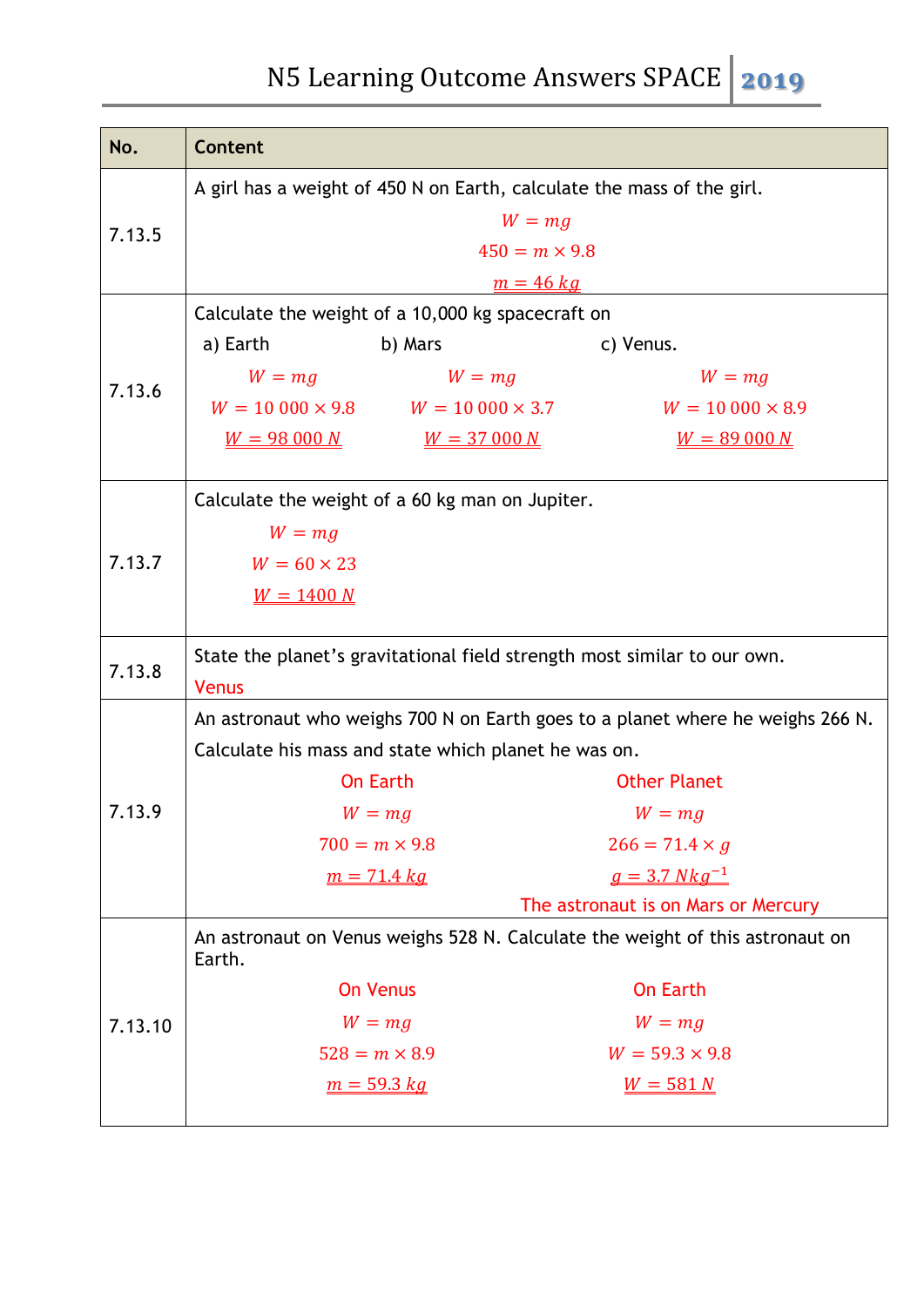| No.       | <b>Content</b>                                                                                                                                                                                          |  |  |
|-----------|---------------------------------------------------------------------------------------------------------------------------------------------------------------------------------------------------------|--|--|
|           | Draw a table showing the mass and weight of a 5.4 kg rock on Earth<br>(i)<br>and Mars.                                                                                                                  |  |  |
|           | Mass (kg)<br>Weight (N)<br><b>Place</b>                                                                                                                                                                 |  |  |
|           | 53<br><b>Earth</b><br>5.4                                                                                                                                                                               |  |  |
| 7.13.11   | <b>Mars</b><br>5.4<br>20                                                                                                                                                                                |  |  |
|           | If the rock was allowed to fall freely on Mars, state its initial<br>(ii)<br>acceleration close to the surface.<br>The rock would accelerate at 3.7 $ms-2$ near the surface of Mars (the<br>value of g) |  |  |
|           | A lunar rover has a weight of 240N when on the moon<br>Calculate is its mass and weight on the Earth.                                                                                                   |  |  |
|           | On Moon<br><b>On Earth</b>                                                                                                                                                                              |  |  |
| 7.13.12   | $W = mg$<br>$W = mg$                                                                                                                                                                                    |  |  |
|           | $W = 150 \times 9.8$<br>$240 = m \times 1.6$                                                                                                                                                            |  |  |
|           | $m = 150$ kg<br>$W = 1500 N$                                                                                                                                                                            |  |  |
|           | Accept 1470N, 1000N                                                                                                                                                                                     |  |  |
|           | The weight of a 20 kg mass on Europa, a moon of Jupiter, is 26.4 N.                                                                                                                                     |  |  |
|           | Calculate the gravitational field strength on Europa                                                                                                                                                    |  |  |
| 7.13.13   | $W = mg$                                                                                                                                                                                                |  |  |
|           | $26.4 = 20 \times g$                                                                                                                                                                                    |  |  |
|           | $g = 1.3 Nkg^{-1}$                                                                                                                                                                                      |  |  |
| 7.13.14   | State what happens to the weight of a spacecraft as it moves further away from the Earth. You<br>must justify your answer.                                                                              |  |  |
|           | The weight decreases as g is dependant on height.                                                                                                                                                       |  |  |
| Cosmology |                                                                                                                                                                                                         |  |  |
| 8.1       | I can correctly use the term light year                                                                                                                                                                 |  |  |
|           | Describe the term light year.                                                                                                                                                                           |  |  |
|           | Light year is the distance light travels in one year.                                                                                                                                                   |  |  |
|           | distance = $speed \times time$                                                                                                                                                                          |  |  |
| 8.1.1     | distance = $3.0 \times 10^8 \times$ (seconds in one year)                                                                                                                                               |  |  |
|           | distance = $3.0 \times 10^8 \times (60 \times 60 \times 24 \times 365)$                                                                                                                                 |  |  |
|           | 1ly = distance = $9.46 \times 10^{15}$ m                                                                                                                                                                |  |  |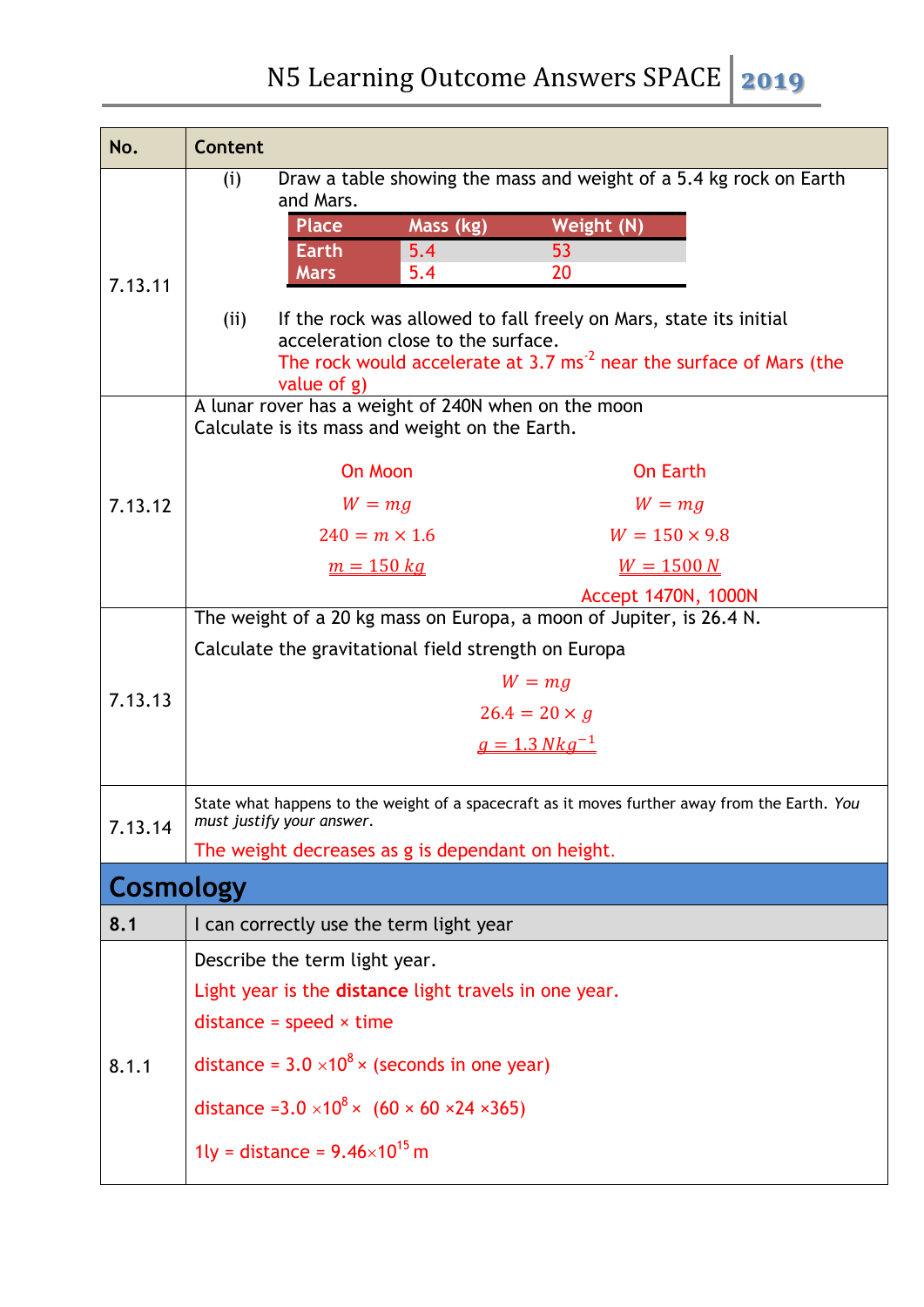| No.   | Content                                                                                                                                                                 |  |  |  |  |
|-------|-------------------------------------------------------------------------------------------------------------------------------------------------------------------------|--|--|--|--|
|       | State the symbol and the unit of a light year.                                                                                                                          |  |  |  |  |
| 8.1.2 | The symbol is ly and it is measured in m                                                                                                                                |  |  |  |  |
|       | Betelgeuse is 640 light years away, explain what this means.                                                                                                            |  |  |  |  |
| 8.1.3 | It means that the light that you see from Betelgeuse tonight set off<br>approximately 640 years ago. For example if it is 2020 the light set off around<br>1400. (1380) |  |  |  |  |
| 8.2   | I can convert between light years and metres                                                                                                                            |  |  |  |  |
| 8.2.1 | The star Proxima Centauri is about 4.5 light years from the sun. Calculate this<br>distance in metres.                                                                  |  |  |  |  |
|       | distance = $speed \times time$                                                                                                                                          |  |  |  |  |
|       | distance = $3.0 \times 10^8 \times \text{ years} \times$ (seconds in one year)                                                                                          |  |  |  |  |
|       | distance = $3.0 \times 10^8 \times 4.5 \times (60 \times 60 \times 24 \times 365)$                                                                                      |  |  |  |  |
|       | $4.5 \, ly = distance = 4.3 \times 10^{16} \, m$                                                                                                                        |  |  |  |  |
|       | Or                                                                                                                                                                      |  |  |  |  |
|       | So 4.5 light years = $9.46 \times 10^{15} \times 4.5 = 4.3 \times 10^{16}$ m                                                                                            |  |  |  |  |
|       | This would only work if you remembered the correct value for a ly and you MUST<br>NOT use this value in a show that question.                                           |  |  |  |  |
| 8.2.2 | The Milky Way (our galaxy) is 105,700 light years in diameter, calculate this<br>distance in metres.                                                                    |  |  |  |  |
|       | distance = $speed \times time$                                                                                                                                          |  |  |  |  |
|       | distance = $3.0 \times 10^8 \times \text{ years} \times$ (seconds in one year)                                                                                          |  |  |  |  |
|       | distance = $3.0 \times 10^8 \times 105700 \times (60 \times 60 \times 24 \times 365)$                                                                                   |  |  |  |  |
|       | $distance = 1.0 \times 10^{21} m$                                                                                                                                       |  |  |  |  |
|       | <b>Or</b>                                                                                                                                                               |  |  |  |  |
|       | 105700 light years = $9.46 \times 10^{15} \times 105700 = 1.0 \times 10^{21} m$                                                                                         |  |  |  |  |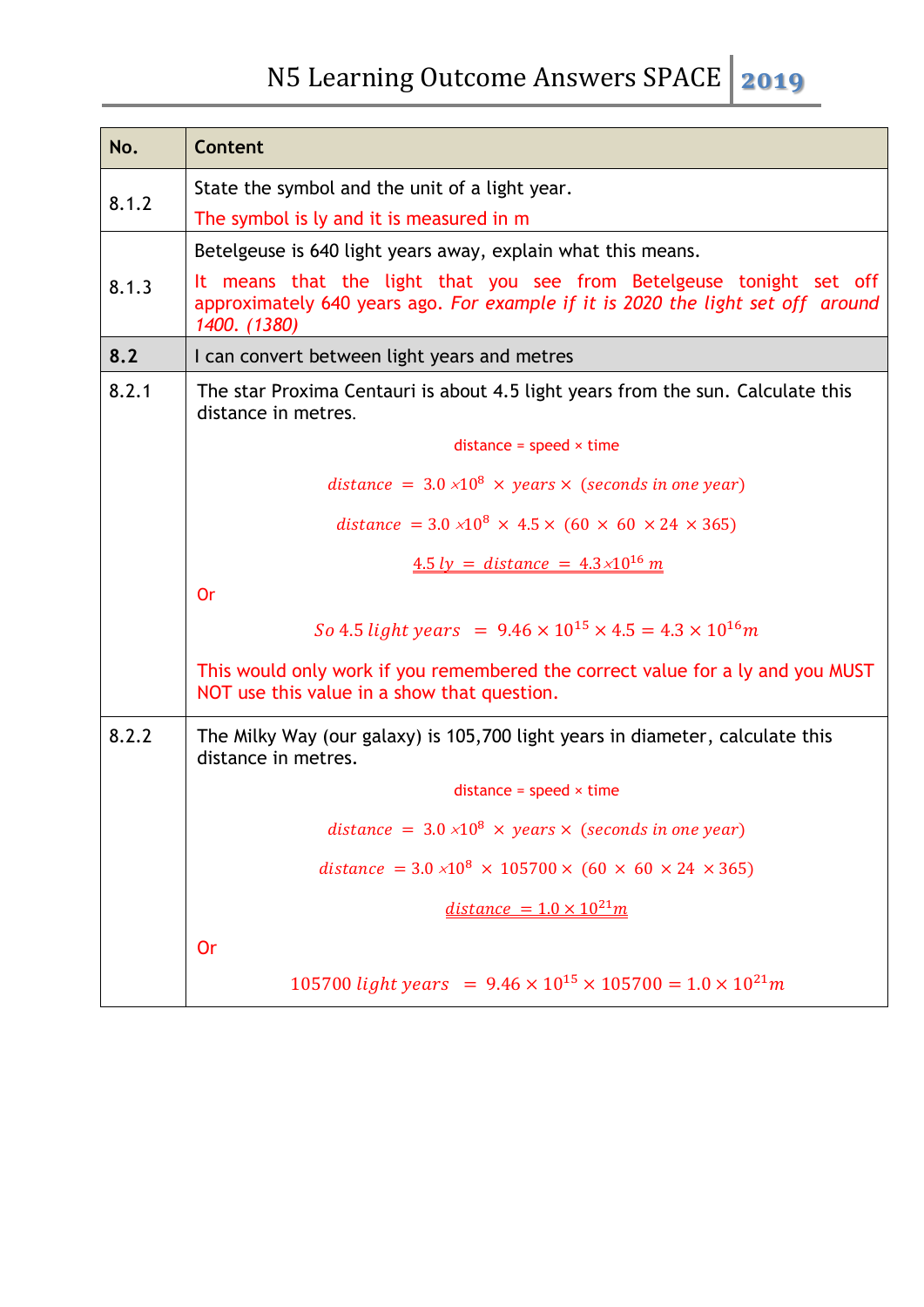| No.   | <b>Content</b>                                                                                                                                                                                                         |  |  |  |
|-------|------------------------------------------------------------------------------------------------------------------------------------------------------------------------------------------------------------------------|--|--|--|
| 8.2.3 | The Canis Major Dwarf Galaxy is only 2.36 $\times$ 10 <sup>20</sup> m from the Sun, determine this<br>distance in light years.                                                                                         |  |  |  |
|       | $distance = speed \times time$                                                                                                                                                                                         |  |  |  |
|       | $2.36 \times 10^{20} = 3.0 \times 10^8 \times \text{ years} \times (60 \times 60 \times 24 \times 365)$                                                                                                                |  |  |  |
|       | light years = $\frac{2.36 \times 10^{20}}{3.0 \times 10^8 \times (60 \times 60 \times 24 \times 365)}$<br>light years = $2.49 \times 10^4 ly$                                                                          |  |  |  |
|       |                                                                                                                                                                                                                        |  |  |  |
|       | Or (providing this is not a show that question and you remember the distance for 1ly                                                                                                                                   |  |  |  |
|       | light years = $\frac{2.36 \times 10^{20}}{9.46 \times 10^{15}}$ = 2.49 × 10 <sup>4</sup> ly                                                                                                                            |  |  |  |
| 8.2.4 | Betelgeuse is approximately 640 light-years from the sun. Determine this<br>distance in metres.                                                                                                                        |  |  |  |
|       | distance = $speed \times time$                                                                                                                                                                                         |  |  |  |
|       | distance = $3.0 \times 10^8 \times 640 \times (60 \times 60 \times 24 \times 365)$                                                                                                                                     |  |  |  |
|       | <u>distance = <math>6.1 \times 10^{18}</math> m</u>                                                                                                                                                                    |  |  |  |
| 8.2.5 | Within our solar system distances are often measured in astronomical units                                                                                                                                             |  |  |  |
|       | $(AU)$ . 1 AU = 1.50 × 10 <sup>11</sup> m.                                                                                                                                                                             |  |  |  |
|       | Mars orbits the Sun at an average distance of $1.52$ AU.                                                                                                                                                               |  |  |  |
|       | Determine the average distance, in metres, at which Mars orbits the Sun.                                                                                                                                               |  |  |  |
|       | 1 AU = $1.50 \times 10^{11}$ m                                                                                                                                                                                         |  |  |  |
|       | $1.52 \text{ AU} = 1.52 \times 1.50 \times 10^{11} \text{ m}$                                                                                                                                                          |  |  |  |
|       | $1.52 \text{ AU} = 2.3 \times 10^{11} \text{ m}$                                                                                                                                                                       |  |  |  |
| 8.3   | I can give a basic description of the Big Bang theory of the origin of the Universe.                                                                                                                                   |  |  |  |
|       | The term Big Bang has been use to described the origin of the Universe. Explain<br>why this term appears appropriate.                                                                                                  |  |  |  |
| 8.3.1 | The Universe came into existence as a singularity and rapidly expanded from an<br>extremely hot dense state to what exists today. So it appeared from a tiny space<br>into a massive and vast space like an explosion. |  |  |  |
| 8.3.2 | Summarise the following video clip. https://www.youtube.com/watch?v=wNDGgL73ihY                                                                                                                                        |  |  |  |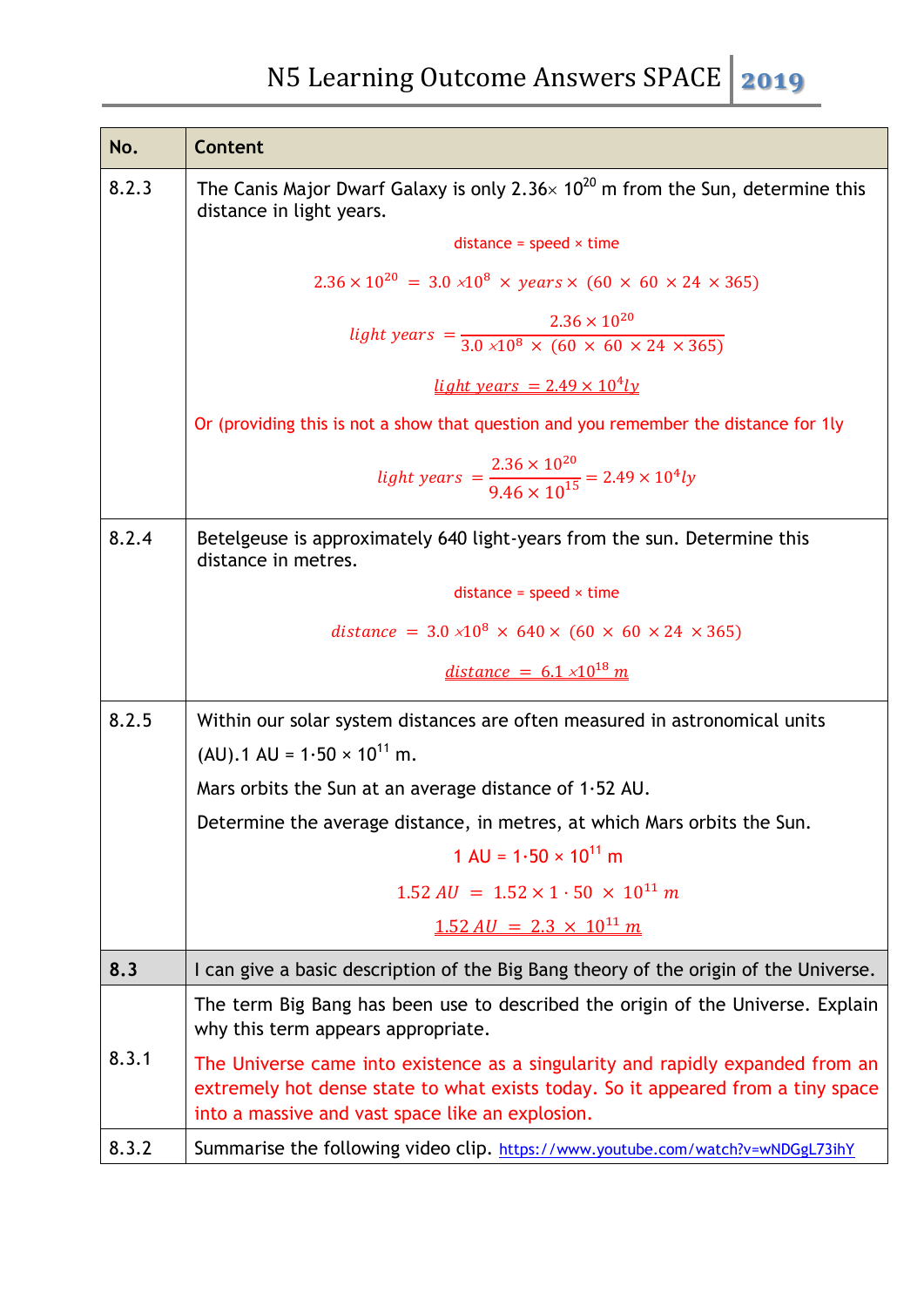| No.   | Content                                                                                                                          |                                                                                                                                                                                                                                                                                                    |                                                                                                                      |  |  |  |
|-------|----------------------------------------------------------------------------------------------------------------------------------|----------------------------------------------------------------------------------------------------------------------------------------------------------------------------------------------------------------------------------------------------------------------------------------------------|----------------------------------------------------------------------------------------------------------------------|--|--|--|
| 8.4   | I know the estimated age of the Universe.                                                                                        |                                                                                                                                                                                                                                                                                                    |                                                                                                                      |  |  |  |
| 8.4.1 | State the approximate age of the Universe.<br>13.8 or 14 billion years old                                                       |                                                                                                                                                                                                                                                                                                    |                                                                                                                      |  |  |  |
|       |                                                                                                                                  | List and explain the evidence to support the age of the Universe?                                                                                                                                                                                                                                  |                                                                                                                      |  |  |  |
| 8.4.2 | $\bullet$<br>currently around 2.7K or $-270.5$ °C.<br>$\bullet$                                                                  | Cosmic Microwave Background Radiation has been detected in space as<br>evidence of this cooling. The average temperature of the Universe is<br>Red shift- if the galaxies are moving further apart then we can trace this<br>back (extrapolate) to a time when the galaxies were all at one point. |                                                                                                                      |  |  |  |
| 8.5   | I can describe how different parts of the electromagnetic spectrum are used to<br>obtain information about astronomical objects. |                                                                                                                                                                                                                                                                                                    |                                                                                                                      |  |  |  |
| 8.5.1 | List the parts of the electromagnetic spectrum in order of increasing wavelength<br>Gamma ⇒X-rays⇒UV⇒Visible⇒IR⇒Microwaves⇒Radio |                                                                                                                                                                                                                                                                                                    |                                                                                                                      |  |  |  |
|       |                                                                                                                                  | State a detector for each part of the electromagnetic spectrum                                                                                                                                                                                                                                     |                                                                                                                      |  |  |  |
|       | EM<br><b>Naveband</b>                                                                                                            | <b>Emitted by</b>                                                                                                                                                                                                                                                                                  | <b>Detected by</b>                                                                                                   |  |  |  |
|       | <b>Radio</b>                                                                                                                     | <b>Astronomical Objects</b><br><b>Radio Station transmitters</b>                                                                                                                                                                                                                                   | Ground based radio telescopes<br><b>Radio Aerials</b>                                                                |  |  |  |
|       | <b>Microwaves</b>                                                                                                                | Gas clouds collapsing into stars<br><b>Microwave Ovens</b><br><b>Radar Stations</b>                                                                                                                                                                                                                | <b>Aerials</b><br><b>Microwave Telescopes</b><br>Cell phones aerials                                                 |  |  |  |
| 8.5.2 | nfra-Red                                                                                                                         | <b>Cell Phones (mobiles)</b><br>Sun and stars (Near)<br><b>TV Remote Controls</b><br>Everything at room temp or above                                                                                                                                                                              | <b>Radar systems</b><br>(black bulb) thermometer,<br>photodiode,<br>phototransistor,<br>thermistor,<br>thermocouple, |  |  |  |
|       |                                                                                                                                  |                                                                                                                                                                                                                                                                                                    | CCD,<br>thermochromic film                                                                                           |  |  |  |
|       | /isible                                                                                                                          | The sun and other astronomical objects<br>Laser pointers<br>Light bulbs                                                                                                                                                                                                                            | Retina<br>Photographic film<br><b>CCD</b><br>Refracting<br>reflecting<br>$\prime$<br><b>Telescopes</b>               |  |  |  |
|       | JV                                                                                                                               | The sun $(A)$<br>Tanning booths (A)<br>Black light bulbs (B)<br><b>UV lamps</b>                                                                                                                                                                                                                    | Space based UV detectors<br><b>UV Cameras</b>                                                                        |  |  |  |
|       | C-rays                                                                                                                           | <b>Astronomical objects</b><br>X-ray machines<br><b>CAT scan machines</b><br><b>Older televisions</b><br>Radioactive minerals<br>Airport luggage scanners                                                                                                                                          | Space based X-ray detectors<br>X-ray film (photographic film)<br><b>CCD</b> detectors                                |  |  |  |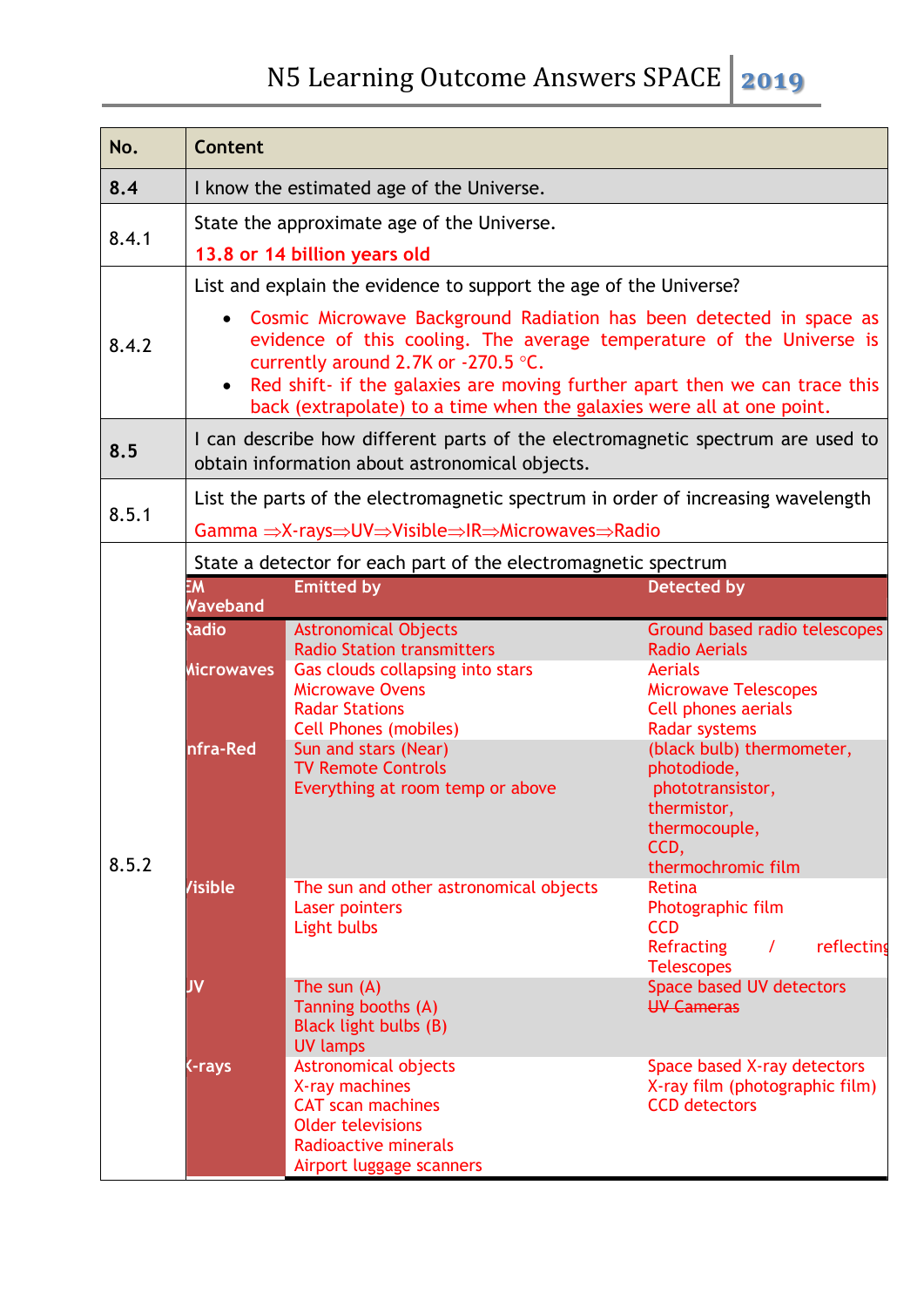| No.   | <b>Content</b>                                                                                                        |                                                                                                                                                        |                                                                                                                                                                                                                                     |
|-------|-----------------------------------------------------------------------------------------------------------------------|--------------------------------------------------------------------------------------------------------------------------------------------------------|-------------------------------------------------------------------------------------------------------------------------------------------------------------------------------------------------------------------------------------|
|       | <b>Gamma</b>                                                                                                          | Astronomical objects<br>X-ray machines<br><b>CAT scan machines</b><br><b>Older televisions</b><br>Radioactive minerals<br>Airport luggage scanners     | Space based X-ray detectors<br>X-ray film (photographic film)<br><b>CCD</b> detectors                                                                                                                                               |
| 8.5.3 | increases.                                                                                                            | State what happens to the frequency of the radiation as the wavelength<br>As the wavelength of the e-m radiation increases, the frequency decreases as |                                                                                                                                                                                                                                     |
|       | $v = f \lambda$ and $3 \times 10^8 = f \lambda$                                                                       |                                                                                                                                                        |                                                                                                                                                                                                                                     |
|       | State how each part of the electromagnetic spectrum can be used to learn about<br>space, complete the following table |                                                                                                                                                        |                                                                                                                                                                                                                                     |
|       |                                                                                                                       |                                                                                                                                                        |                                                                                                                                                                                                                                     |
|       | Type of<br>Radiation                                                                                                  | <b>Detector</b>                                                                                                                                        | Use                                                                                                                                                                                                                                 |
|       | <b>Radio</b>                                                                                                          | Radio<br><b>Telescope</b>                                                                                                                              | Used to study naturally occurring radio light<br>from stars, galaxies, black holes, and other<br>astronomical objects. They can also be used to<br>transmit and reflect radio light off of planetary<br>bodies in our solar system. |
|       | <b>Microwave</b>                                                                                                      |                                                                                                                                                        | <b>Molecular clouds</b><br>$\bullet$<br><b>Star formation</b><br>$\bullet$<br>Studies chemical abundance and cooling<br>mechanisms<br>Formation and evolution of galaxies.<br>$\bullet$                                             |
| 8.5.4 | <b>IR</b>                                                                                                             | e.g. Spritzer                                                                                                                                          | First to capture direct "light" from exoplanets.<br>Information from IR telescopes increased our<br>understanding of how planets formed. In 2004<br>detected the youngest star ever seen.                                           |
|       | <b>Visible</b>                                                                                                        | Hubble<br>Telescope/<br>James Webb<br><b>Telescope</b>                                                                                                 | Imaging various celestial objects in our<br>solar system.<br>Kepler telescope detected exoplanets.<br>Detecting sunspots,<br>Studying nebulae<br>$\bullet$                                                                          |
|       | <b>UV</b>                                                                                                             | e.g GALEX                                                                                                                                              | Needs to be above the atmosphere as most UV is<br>absorbed by the atmosphere. Can be used to<br>study young hot stars                                                                                                               |
|       | X-rays                                                                                                                | X-ray<br>an<br>observatory                                                                                                                             | E.g. Chandra Chandra is designed to observe X-rays from high<br>energy regions of the universe, such as the<br>remnants of exploded stars.                                                                                          |
|       | Gamma                                                                                                                 | X-rays and Used to study                                                                                                                               |                                                                                                                                                                                                                                     |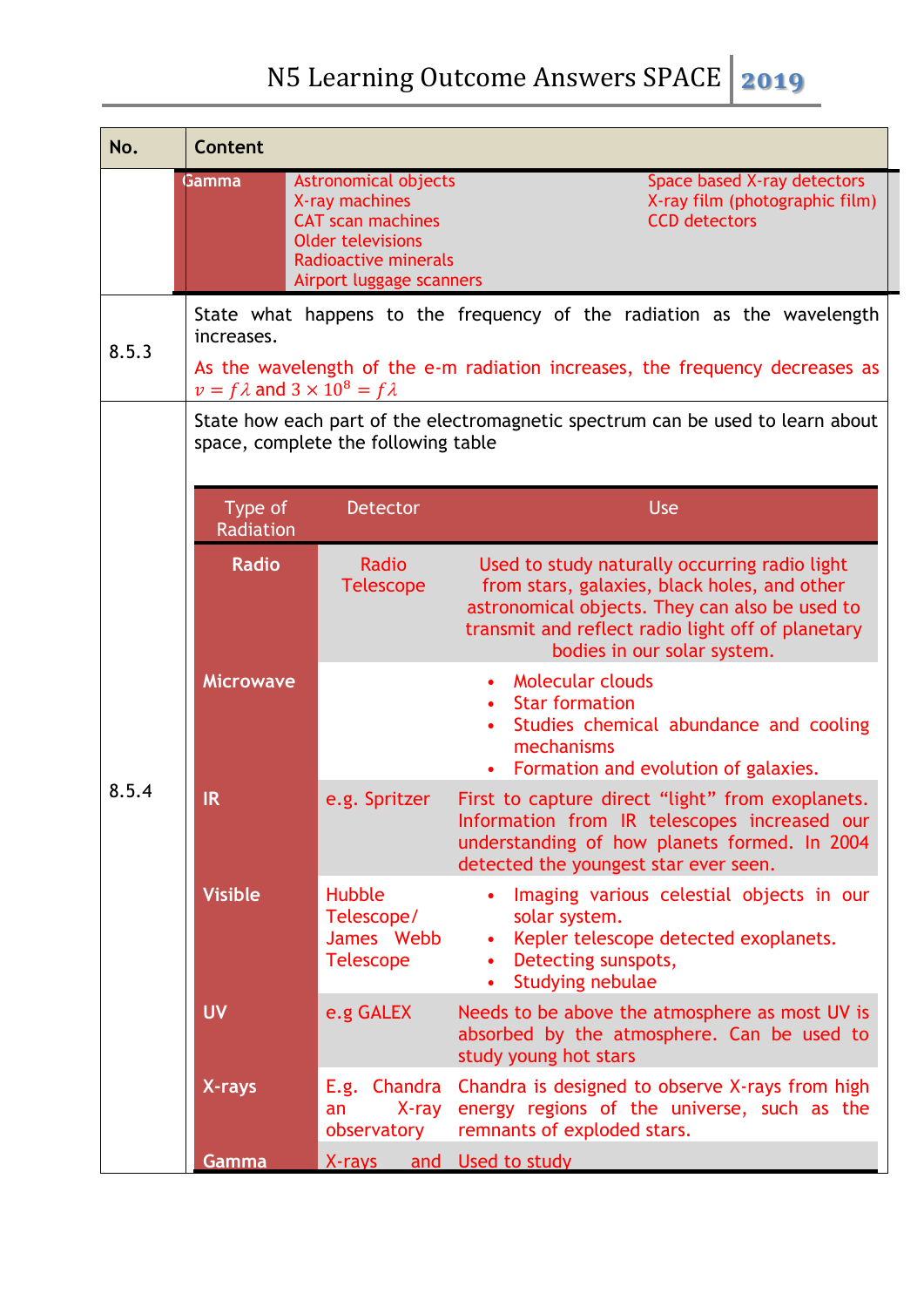| No.   | <b>Content</b>                                                                                                                    |  |  |
|-------|-----------------------------------------------------------------------------------------------------------------------------------|--|--|
|       | Gamma<br>ray<br><b>Black holes</b><br>observatories<br><b>Active Galaxies</b><br><b>Pulsars</b><br>Supernovae<br>Gamma-ray bursts |  |  |
| 8.6   | I can identify continuous and line spectra.                                                                                       |  |  |
| 8.6.1 | State the type of spectrum shown in diagram below                                                                                 |  |  |
|       | <b>Continuous Spectrum</b>                                                                                                        |  |  |
| 8.6.2 | State the type of spectra shown in diagrams below.<br>(A)                                                                         |  |  |
|       | Line Spectrum / Emission spectrum                                                                                                 |  |  |
| 8.6.3 | (B)<br>Line Spectrum/ Emission spectrum                                                                                           |  |  |
| 8.6.4 | (C)<br><b>Continous spectrum</b>                                                                                                  |  |  |
| 8.6.5 | (D)<br>Line Spectrum / Absorption spectrum                                                                                        |  |  |
| 8.7   | I can use spectral data for known elements, to identify the elements present in<br>stars.                                         |  |  |